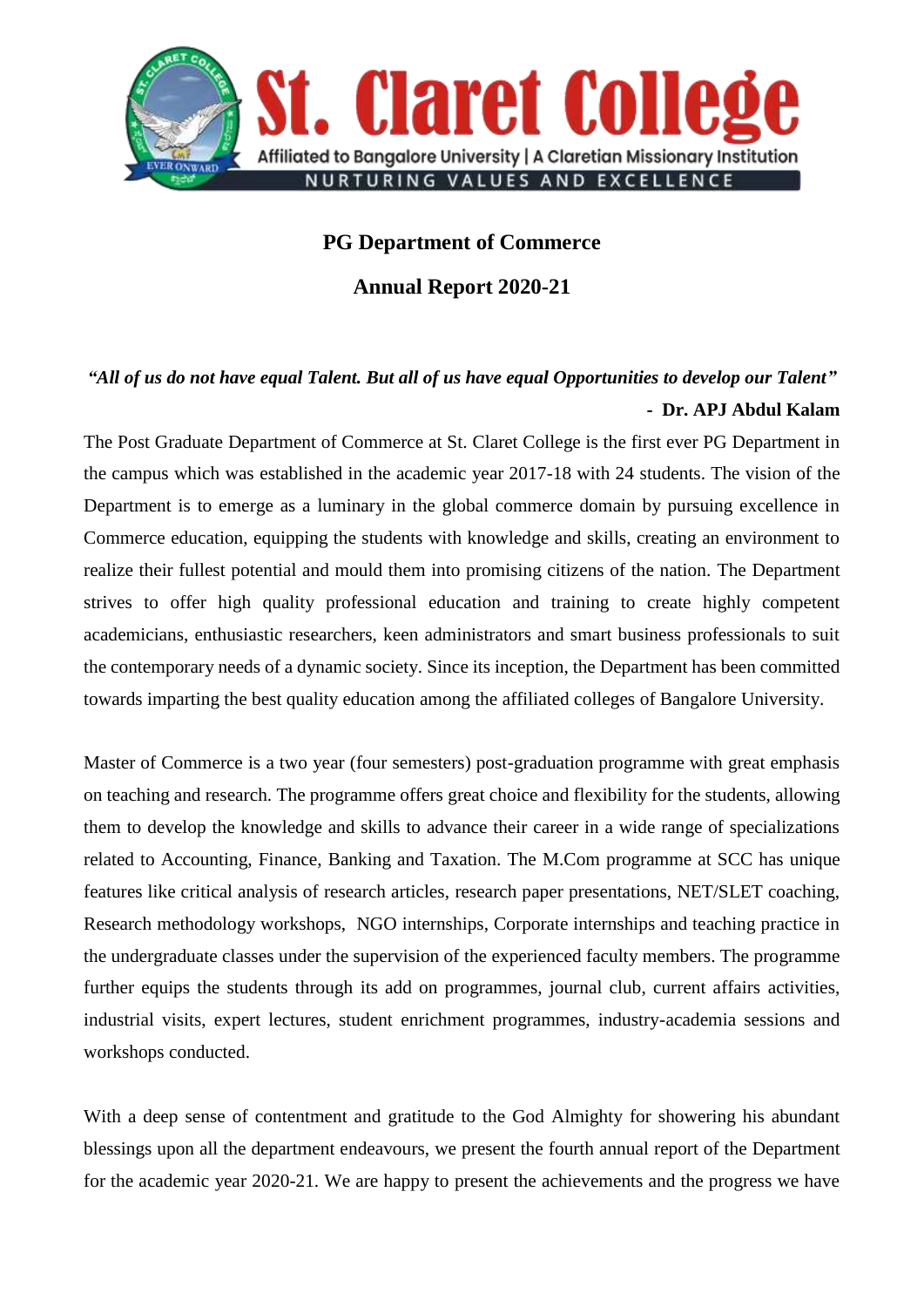made during the last year to improve our academic offerings and students' learning experiences. Concisely, it was a year filled with lot many new threats, challenges and opportunities in its real sense.

#### **Activities of the Department**

#### **Student Enrichment Webinars**

#### **Using covid -19 crisis, how to build a bright future?**

PG Department of Commerce organized A National Level Student Enrichment Webinar on **"Using COVID-19 Crisis, how to make a Bright Future"** on 02-09-2020 through online mode – Google meet. There were 104 students of UG and PG along with the faculty members participated in this event. The Resource person was Mr. Philip Thomas Academic Head, T.I.M.E., Bangalore. The students were motivated to convert the life challenges into life opportunities during difficult times like the pandemic.

### **"Cyber Laws in India"**

The department organized a Student Knowledge Enrichment Webinar on **"Cyber Laws in India"** To enhance the knowledge and capacity of the students to handle the interviews which arise in their life. The webinar was organised on  $30<sup>th</sup>$  January 2021 through online mode – Google Meet. The webinar was conducted for I & II M. Com students of St. Claret College. The Resource Person for the session was Mr. Stalin, Process Executive (Data), Cognizant Technology, Manyata Tec. Park, Bangalore, (Alumnus of 2017-19 Batch). The session commenced with an introduction and welcome speech by Dr. K. Siva Murugan, Assistant Professor of Commerce (PG), SCC. There were 30 students of M.Com., who attended the session. Mr. Stalin discussed various dimensions of soft skills in day-today life and the corporate world. Many activities were conducted to make students practically learn the soft skills. Indeed, it was a good experience for the students to learn the soft skills.

### **"Corporate Financial Reporting"**

The PG Department of Commerce organised a Student Knowledge Enrichment Webinar on the topic "Corporate Financial Reporting" on December 18th & 19th 2020 for II M. Com students. Mr. Swaminath S, Assistant Professor, Government First Grade College, Kengeri was the resource person for the session. All the students of II M. Com attended the webinar. The main objective of the webinar was to make the students gain in-depth knowledge on financial instruments, Hedge Accounting and other concepts of 'Corporate Financial Reporting'. An interactive session with the students was held on various dimensions of 'Corporate Financial Reporting' which helped the students in getting more inputs and clarity on the topics.

#### **Workshops**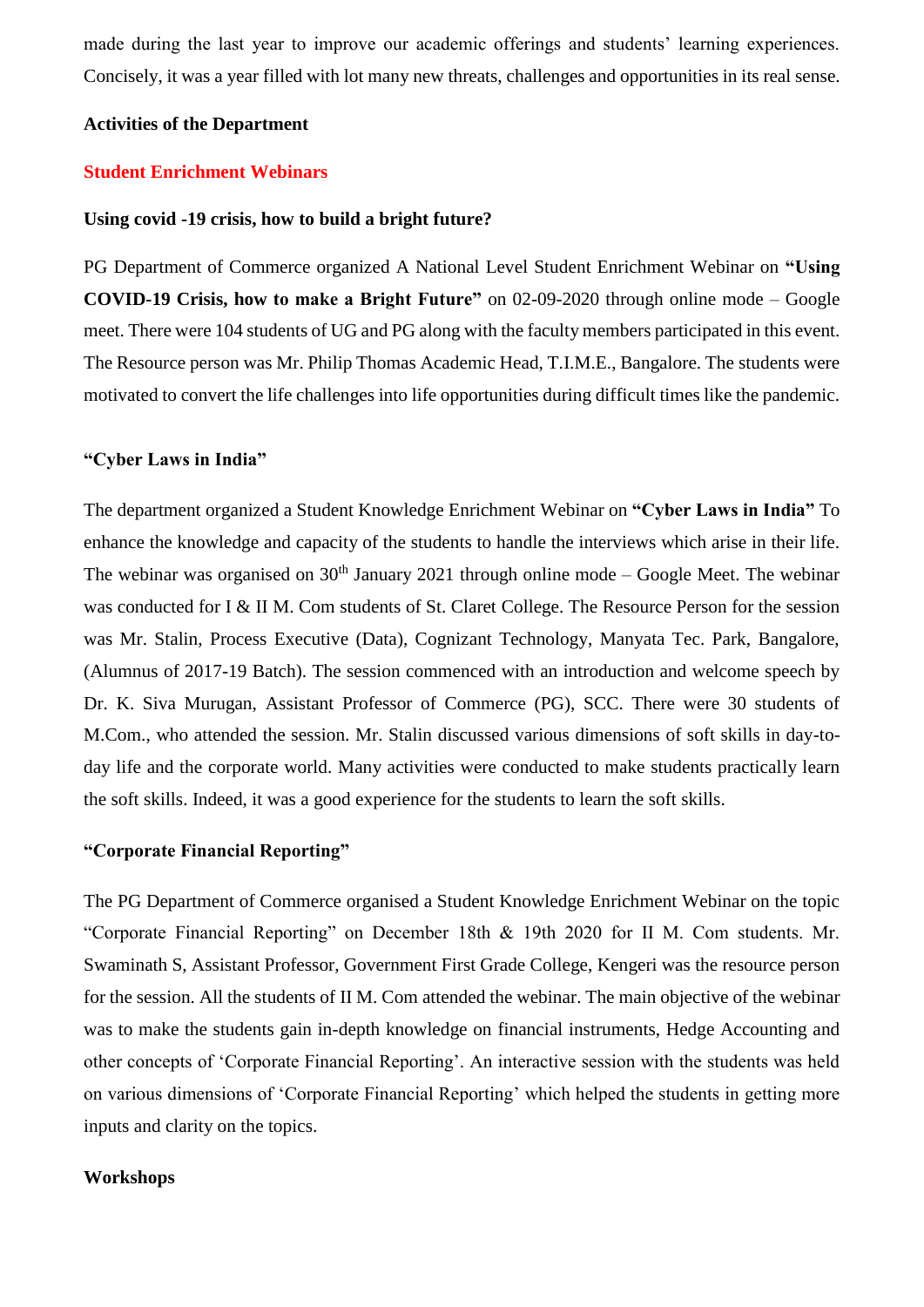# **Two –Day National Level Online Workshop on "Article Writing & Research Proposal for Funded Project"**

Two-day National level workshop on **"Article writing and Research Proposal for Funded Project"**  was organised for Research Scholar & Faculty Members on  $4<sup>th</sup>$  &  $5<sup>th</sup>$  September 2020 through Google meet. Dr. P. Murugan, Faculty, School of Management Studies, University of Hyderabad & Dr. P Karthikeyan, Faculty, School of Management Studies, Kongu Engineering College, Erode, was the resource person for the workshop. The two days' workshop session imparted knowledge on how to write the technical article with statistically appropriate tools which is beneficial to Researchers and Faculty members.

## **Student Study Circle**

### **"Designing a Brochure, Certificate and Google Forms"**

The PG Department of Commerce organized A Student Study Circle on "Designing a Brochure, Certificate and Google Forms" on 01-08-2020 through online mode – google meet. The students who presented the study circle were, Mr. Joywin Jerome Fernandes of II M.Com and Ms. Ruth Ankitha R of I M.Com. Students understood the designing of a Brochure and Certificate along with the use of Google Forms. The entire program served its purpose of a Student Study Circle in Enriching the students on "Designing a Brochure, Certificate and Google Forms".

### **"Photo Editing using PowerPoint"**

The Department of Commerce (PG) organised the second Student Study Circle - a knowledge sharing platform on "Photo Editing Using Power Point" on 07th of October, conducted through Google meet at 3:00 pm exclusively for all the students. The initiative was from Aishwarya K.S, II M. Com student and Narmada U, II M. Com student under the guidance of Ms. Seema Joseph, faculty, PG Department of Commerce, St. Claret College. The Photo Editing helped the participants to gain knowledge about Power Point tools. The program also helped the students to think creatively using power point features. **"Google Forms & Google Drive Features"**

The Department of Commerce (PG) organised the third Student Study Circle - a knowledge sharing platform on "Designing Google Forms & Features of Google Drive" on 23<sup>rd</sup> of February, 2021 conducted at 11.15 am exclusively for all the M.Com students. During the session, participants were shown a live demo by Ms. Ruth, the student trainer. The main objective of the session was to provide an opportunity for the students to enhance their knowledge in designing Google forms and also on the advanced features of Google Drive.

## **"Designing Brochure & Power point Presentation"**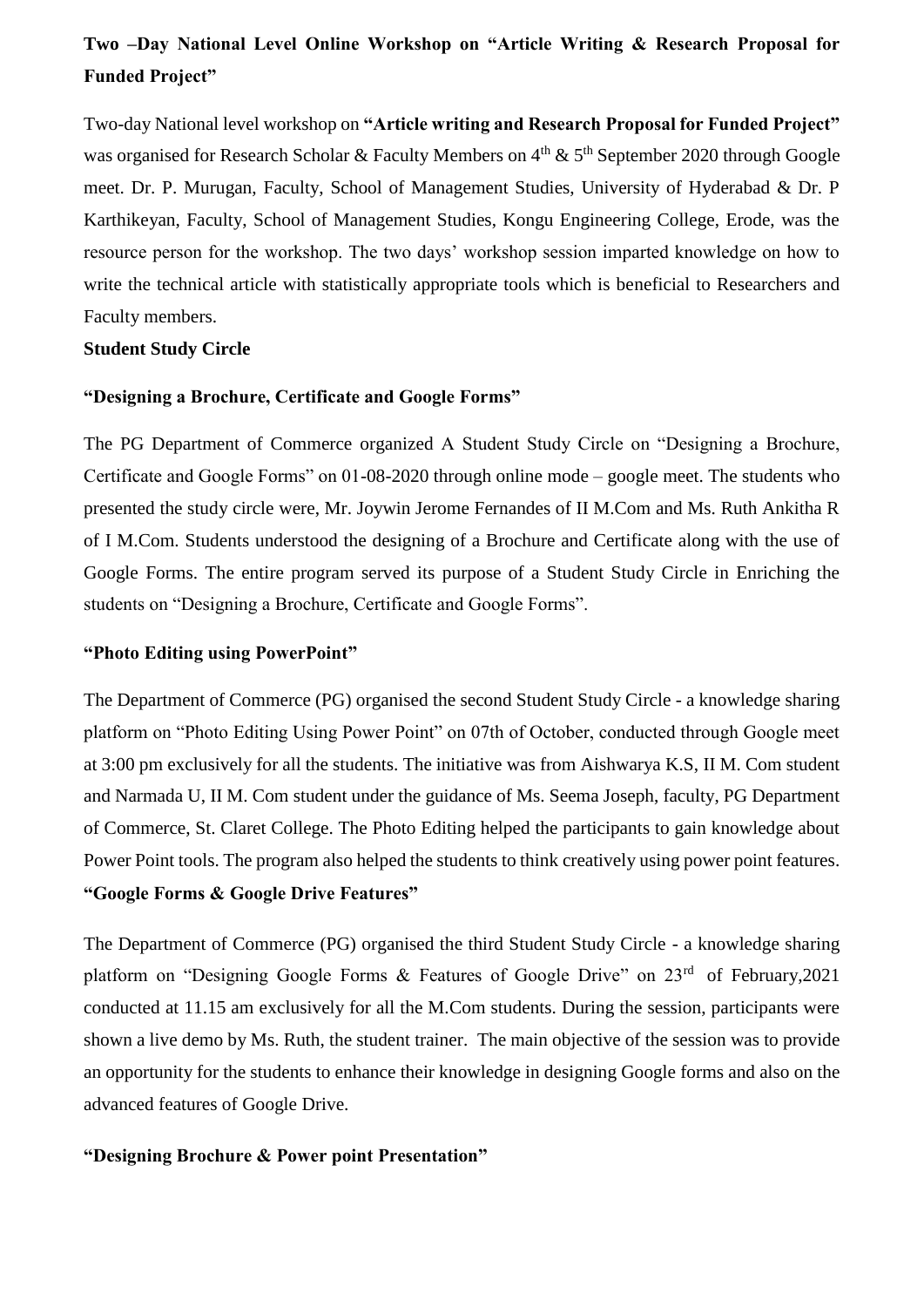The Department of Commerce (PG) organised the fourth Student Study Circle - a knowledge sharing platform on "Designing Brochure & Power Point Presentation" on 3<sup>rd</sup> of March, 2021 conducted at 10.00 am exclusively for all the M. Com students. The initiative was from Ms. Ruth Ankitha R, II M. Com student under the guidance of Ms. Seema Joseph, faculty, PG Department of Commerce, St. Claret College. The knowledge sharing platform gave an opportunity for the students to enhance their knowledge in designing Brochure/ Flyer using Canva App and also on the advanced features of PPT.

## **E-Quiz**

The PG department of Commerce organised a National level E-Quiz from 10<sup>th</sup> of September to 15<sup>th</sup> of September exclusively for all the students. The initiative was from II M. Com students under the guidance of Dr. Vidyashree D. V., faculty, PG Department of Commerce conducted the E- Quiz. The registration for the E-Quiz was open till 15<sup>th</sup> of September, 12:00 p.m. Various people across India registered and participated in the event.

#### **Commerce Club**

## **Inter-Collegiate voice Over Competition**

The Commerce Club (PG), department of Commerce (PG) organised an Inter Collegiate Voice – over Competition on 20<sup>th</sup> November -2020 exclusively for all the students. The initiative from II M. Com students. GIRISH.M & JAHNAVI.V of II M. Com under the guidance of Dr. K. V. Ramanathan, faculty, PG Department of Commerce conducted the competition. The registration for the competition was open still 19<sup>th</sup> November 2020, 4:00 p.m. Various people registered across India. The winner was Roopa R, SVR College, Bangalore.

## **Inter-Collegiate Poster making & Caption Writing Competition**

Commerce Club of PG Department of Commerce, St. Claret College organised an Intercollegiate competition "SOAR HIGH" Poster Making and Caption Writing Nov to  $26<sup>th</sup>$  of Nov-2020, through online mode via Mail. There were 32 students from various colleges who actively participated in the Competition. The winners were given cash prizes and certificates. The Winner of Poster Making was Ms. Javeriya Tabassum from MES Degree College, Bangalore.

## **National Level Webinar**

## **"Property Inheritance Laws for Women"**

The department organised National Level Webinar on **"Property Inheritance Laws for Women"** to create awareness on property rights for women. The webinar was organised on 30<sup>th</sup> November 2020 through online mode – google meet. The Resource Person for the session was Dr. Sam Deva Asir RM,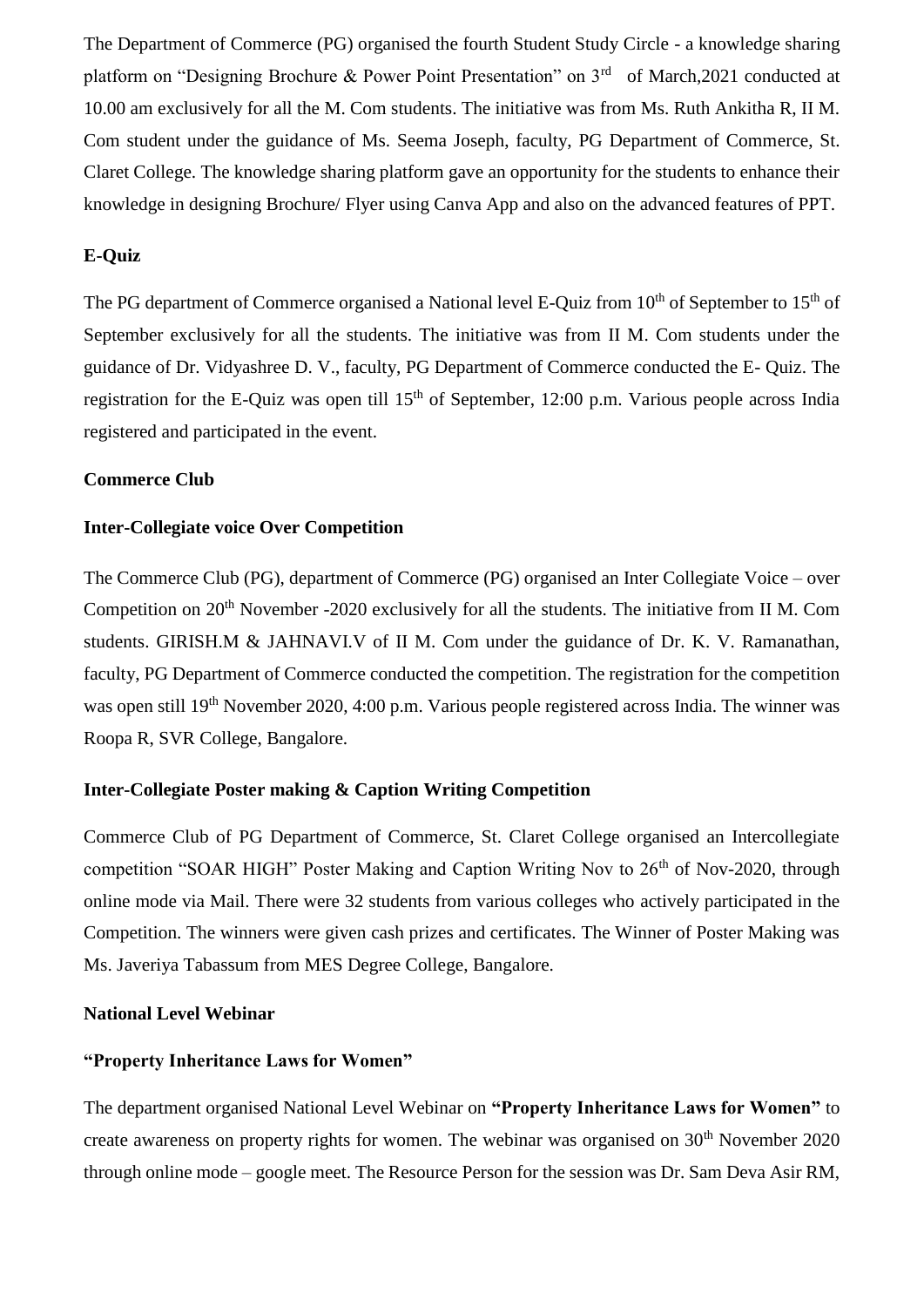Associate Dean for Extension Activities, Assistant Professor of Social Work, Bishop Hebbar College, Tirchy, Tamilandu. The resource person highlighted on the Indian laws applicable for property rights and also different aspects of women issues prevailing in the society.

## **"Swarajya75"**

The PG Department of Commerce in association with Disha Bharat organised National Level Webinar on "Swarajya  $\omega$  75" on the occasion of 75<sup>th</sup> year of Independence of India. The webinar was organised on  $7<sup>th</sup>$  August 2021 through online mode – Zoom. The webinar was conducted for students across India. The Resource Person for the session was Mr. Promodh Nataraj, Coordinator, Disha Bharat, Bengaluru. Students are inspired by the real stories of eminent freedom fighters and the importance of freedom.

## **"Hindrances in Entrepreneurship"**

The PG Department of Commerce organised a National Level Webinar on "Hindrances for Entrepreneurs" on the occasion of E-Week. The webinar was organised on  $28<sup>th</sup>$  August 2021 through online mode – google meet. The webinar was open for all the students across India. There were 141 students participating in the programme. The Resource Person for the session was Dr. G. Ramesh Pandi, Department of Commerce, Arts and Science College, Kovilpattu, Tamilnadu. The Resource Person explained the basics of entrepreneurs and various hindrances that an entrepreneur could face during his journey. The success stories of a few famous entrepreneurs were also discussed to motivate the participants to take up entrepreneurship.

## **Student Centric Methods**

## **GD on "Social Media Channels"**

The PG Department of Commerce conducted a Student Centric Activity – Experiential Learning, "Group Discussion on Social Media Channels" on 8th December 2020 through online mode – Google Meet. All the II M. Com students were made into four groups equally. The students were allotted with one social media channel for discussion. The activity enhanced student's confidence and the entire program served its purpose of enriching the experiential learning and for students' placements.

## **Expert Lecture**

## **"Trends in HR Management"**

The PG Department of Commerce has organised a one-day virtual Expert Lecture "TRENDS IN HUMAN RESOURCES MANAGEMENT" for PG students of St. Claret College on 22nd December 2020. There were 21 PG students who attended the session. The Resource Person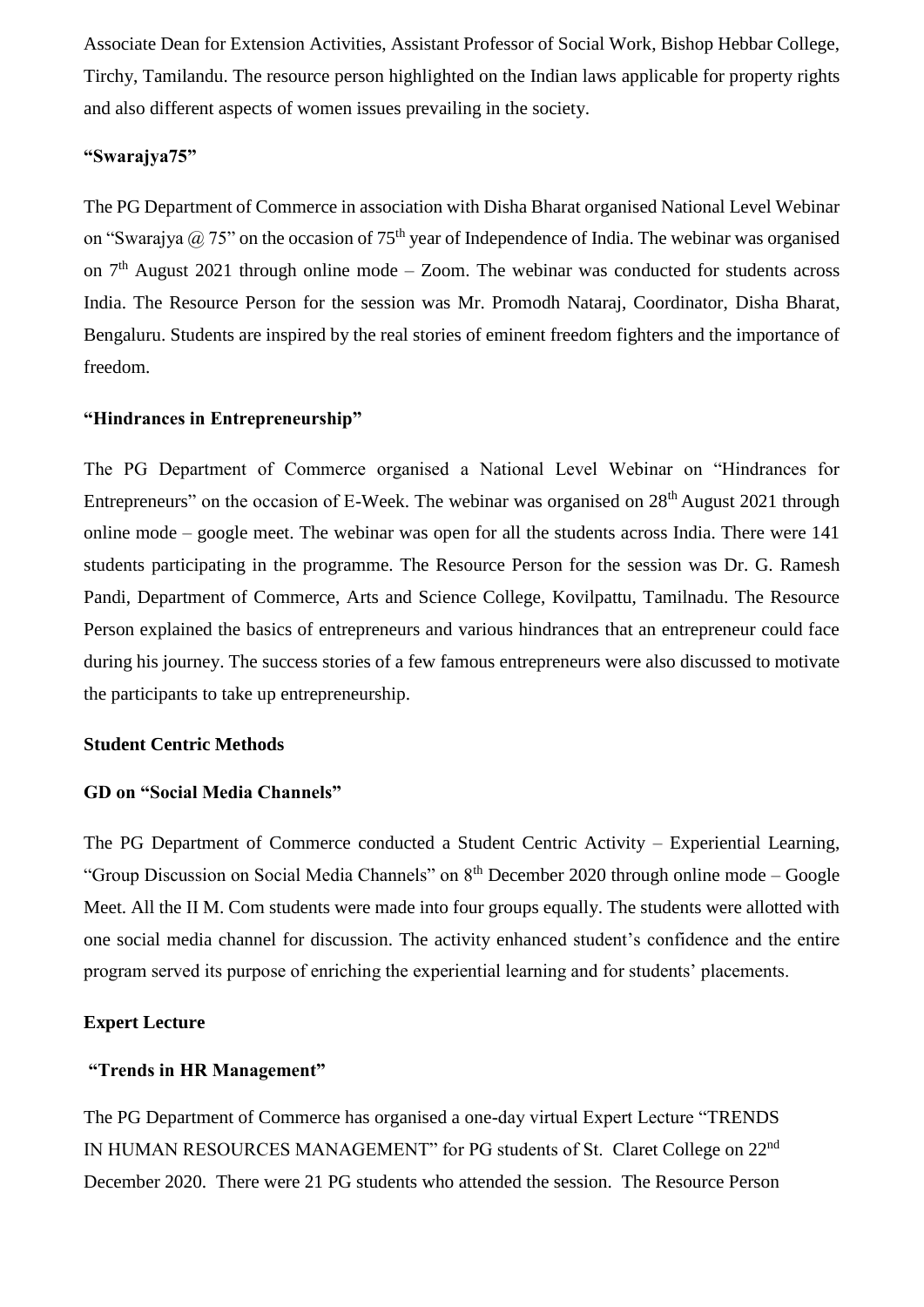for the session was Dr. Anupama, Dept. of Management, SSMRV College, Bangalore, Karnataka. Dr. Anupama spoke about the various trends in HRM, role of HRM and the contribution of digital HRM to the corporate world. The practical examples of HRM strategies adopted by different corporate houses in the digital HRM, gave deeper insights to the student community.

## **"Personal Finances"**

The PG Department of Commerce has organised a one Day virtual Expert Lecture "Personal Finance" for PG students of St. Claret College on 30<sup>th</sup> April 2021. There were 34 PG students who attended the session. The Resource Person for the session was Dr. Kosga Yagapparaj, Ph.D in Commerce. Professor, Faculty of Business and Management Putra International College/Trine University, Mukim Bukit Katil, Ayer Kero, 75450, Melaka, Malaysia. Dr. Kosga spoke about how Savings can be as simple as keeping aside money on a monthly basis or even investing small amounts on a monthly basis. Savings can help in meeting financial commitments in the future, it very much helps the students to understand the different types of investment plan and saving techniques. The students benefited by knowing the various investment terms of share, stock and Commodities.

#### **Industry-Academia Student Enrichment Programme**

## **Alumni Talk on Softskills: Connecting Classroom to Career**

The PG Department of Commerce organised a **"Alumni Talk on Soft Skills: Connecting Classroom**  to Career" to create awareness on Soft Skills. The webinar was organised on 9<sup>th</sup> January 2021 through online mode – Google Meet. The webinar was conducted for II M. Com students of St. Claret College. The Resource Person for the session was Mr. Chinmaya Dash, Assistant Professor, Department of Sciences, St. Claret College, Bengaluru. · Detail discussion was made about different penalties applied for different offences coming under various sections under IT act 2000 and 2008. The live examples and case studies made the students understand the concepts in detail. Students got an awareness of cyber laws as well as steps to be taken to fight against cyber offences, threats and crimes.

### **CEO-Talk on "Career Opportunities for PG Students"**

PG Department of Commerce organised An Industry Academia student enrichment program CEO-Talk on "Career Opportunities for PG Students" on 27-02-2021 in A/V Room. All the M. Com and MBA students, faculty members participated in the programme. The Resource person was Rtn. Dr.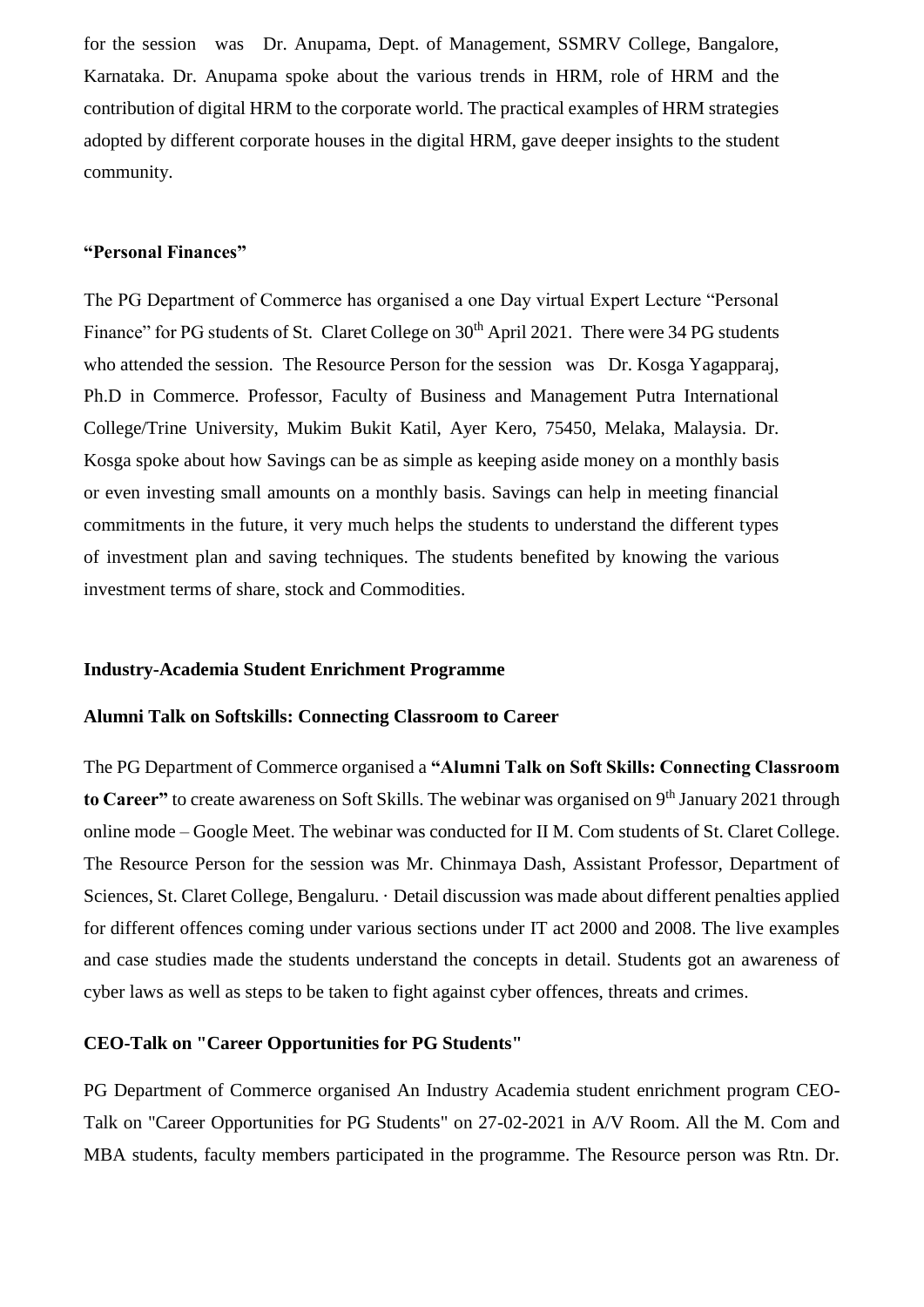R.Krishna, CEO Ramanuja Management Services, Bangalore, Karnataka. The session enlightened the students on various career avenues available for PG students.

## **World Earth Day Celebration**

The one weak earth day celebration on "Restore our earth" was organized by the Department of Commerce (PG) from  $22 - 27$  April, 2021 for UG & PG students. There were 17 UG & PG students who participated in the programme. The program helped the participants with various ideas in a practical approach towards the importance of safeguarding our mother earth. The winner for One minute talk English video record was Ms. khushpoo patel from I B. Com and for Kannada Mr. Girish M from II M. Com. The programme was successfully co-ordinated by Dr. K. Siva Murugan, Asst. Professor, Dept. of Commerce (PG).

#### **Professional Development Programmes**

#### **Two-Day UGC-NET Orientation Training Programme**

The PG Department of Commerce organised One Day - National Level NTA – UGC NET (Paper -I) Training Programme through Webinar for Faculty Members, Research Scholar and PG students of different streams from various colleges across India on 08/05/2021 & 09/05/2021 through online mode – Google Meet. There were 208 participants from different streams from various universities and colleges participated in the programme. The Resource Person Prof. S. Balamurali, Assistant Professor DG Vaishnav College and NET Trainer, Chennai, Tamil Nadu.

#### **Two day Online NET Training Orientation**

The two -day UGC - NET Training Programme was organised by Department of Commerce(PG) jointly with Primax Foundation, Bangalore for the NET aspirants on  $25<sup>th</sup>$  &  $26<sup>th</sup>$  September, 2021. There were six resource persons who handled different subjects of the UGC-NET General paper – I syllabus. The various topics of NET General paper – I such as Mathematics & Reasoning, Teaching Aptitude, Research Aptitude, Logical Reasoning, Comprehension, People & Environment and Higher Education were covered. The topics were discussed in detail with practical problems and solution. The tricks and logic helped the participants to solve the questions quickly and accurately.

## **PDP on Data analysis using Advanced Excel**

The Three –day Professional Development Programme on "Data Analysis using Advanced Excel" was organized by the Department of Commerce (PG) from  $05 - 09$  August, 2021 for Faculty & Staff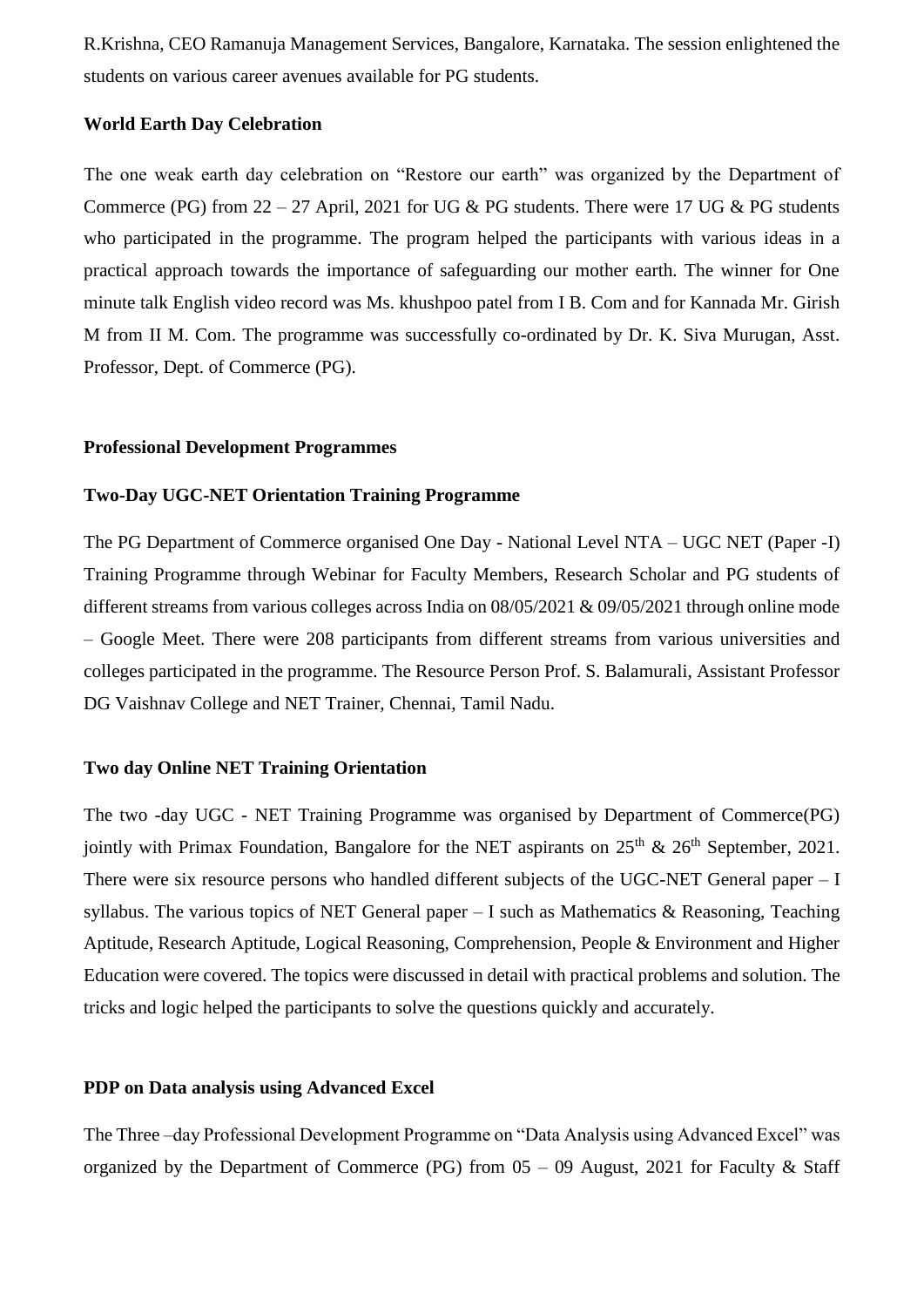members. There were 56 faculty & staff members who participated in the programme. Mr. Manjunath R., Centre Head & Lead Trainer of Mark Education Academy, Bangalore. was the resource person.). The PDP helped the participants in developing a practical approach towards the importance of identifying and knowing correct tools and techniques for suitable use of excel. The programme was successfully co-ordinated by Ms. Seema Joseph, Co-ordinator, Dept. of Commerce (PG).

## **Intra-class Paper Presentation PRAAGYA 2021**

The PG Department of Commerce organised Virtual Intra-Class Paper Presentation named as "PRAAGYA 2021" for M. Com students on 29<sup>th</sup> May 2021 through online mode – Google Meet. The event was organised to provide a platform for students to present their research papers. 20 M.Com students presented their research papers. There were 9 research papers presented. The Chief guest and keynote speaker for the program was Dr. Sukanya Hegde, Dean, NIMS Institutions, Bangalore. The moderator for the paper presentation session was Dr. Rashmi BH, Assistant Professor, Department of Commerce, St. Claret College Bangalore. The presentation enhanced students' interest in research and built confidence for paper presentations in National and International Conferences.

## **Extension Activities**

## **Extension Activity at Nungang village, Manipur**

The PG Department of Commerce organised extension activity through financial help for Nungnang village farmers on 25<sup>th</sup> July 2021. Financial Help - 20 families of around 80 members were given financial help at Nungnang Farmers Village at Manipur. Two student representatives handed over the money to the head of each family in the presence of the village secretary. The purpose behind the extension activity is to provide a helping hand for the needy during pandemic and to build a sense of contributing mind among students to help the needy people.

## **Extension activity in an NGO, Annapoorneshwari Seva Trust (an Orphanage)**

The PG Department of Commerce organised extension activity in Annapoorneshwari Seva Trust on 23<sup>rd</sup> October 2021. With the contribution of department faculty members and all the M. Com students, stationery items, toiletries, Chocolates and cakes were distributed to the children of Annapoorneshwari Seva Trust. Students also conducted few games, performed dance with children, sung songs and spend some quality time with children. Seven student representatives along with the faculty Dr. Vidyashree D V handed over toiletries and stationery items to the orphanage.

#### **Add-on programs**

#### **Advanced Excel**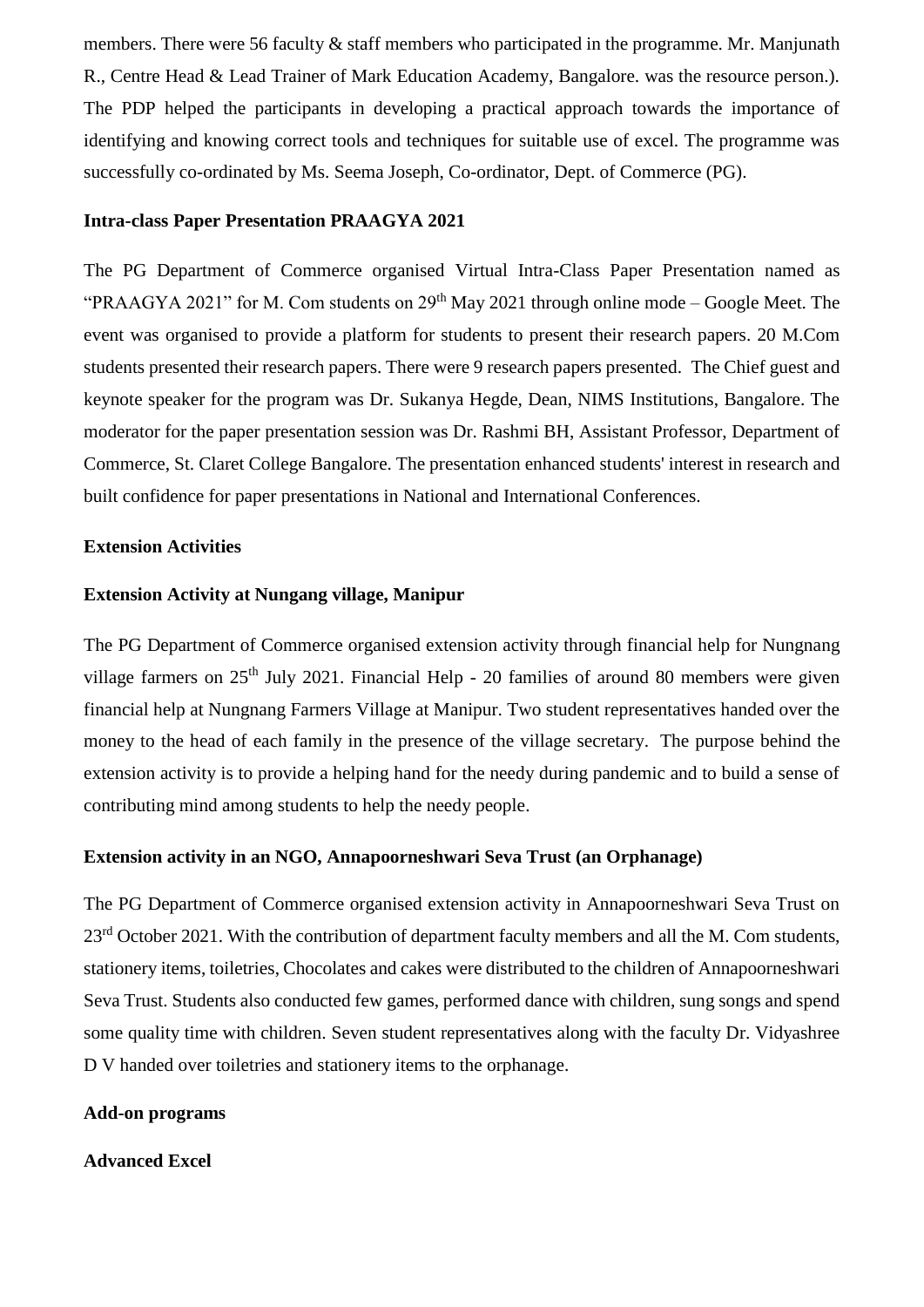Advanced Excel is an add on program conducted by PG Department of Commerce in association with Mark Academy. The program was designed to equip the students with the expertise to take up a career in Financial Analysis and Reporting. During the year, a total of 24 M. Com students successfully completed the course with an online assessment test and secured the Microsoft Excel certificate.

## **Statistical Tools and Techniques using SPSS Software**

**Statistical Tools and Techniques using SPSS Software** is an add on program initiated by the PG Department of Commerce in the year 2018-19. The third batch of this 30 hours programme was held during May 2021 to August 2021. The classes were taken by Dr. Vidyashree D V, Assistant Professor, Department of Commerce (PG), St. Claret College, Bangalore. The session covered the Basics of Research, Data entry, Garett ranking, Descriptive statistics, T-test, F-test, ANOVA, Chi-square, KW test, CFA, SEM, Path Analysis, Kendall's test, Mann Whitney test etc. The students benefited from learning all the hypothetical testing tools which they could apply in their research and project work.

## **Corporate Internships**

Students Corporate Internship was initiated to facilitate students with the corporate experience. The *purpose* of an *internship* is to provide real-world experience that enable students to put everything they have learnt into action. Corporate *internship* can help the students gain skills that can be applied to their future jobs. This practical experience provides the opportunity to apply classroom theory to "real world" situations, thus enhancing 'the students' academic and career goals. All the students took up the interest to learn something new by involving themselves in different Corporate Companies during their second semester vacation. The students worked as internees for a period of 30 days. The experience and skills that the students gained through internship helped them to mold themselves into a better prospective employee who could take up the challenges of present corporate world with more zeal and confidence.

## **Student's Research Paper Publication in Web of Science Journals for the Academic year 2020-21**

| Sl.            | <b>Student</b> | Title of the paper       | <b>Journal</b> | ISBN/       | Month/   |
|----------------|----------------|--------------------------|----------------|-------------|----------|
| N <sub>0</sub> | <b>Name</b>    |                          |                | <b>ISSN</b> | Year     |
|                | Girish M       | "Buying Behaviour of     | Vidyabharati   | 2319-       | February |
|                |                | Smartphones with Special | International  | 4979        | 2021     |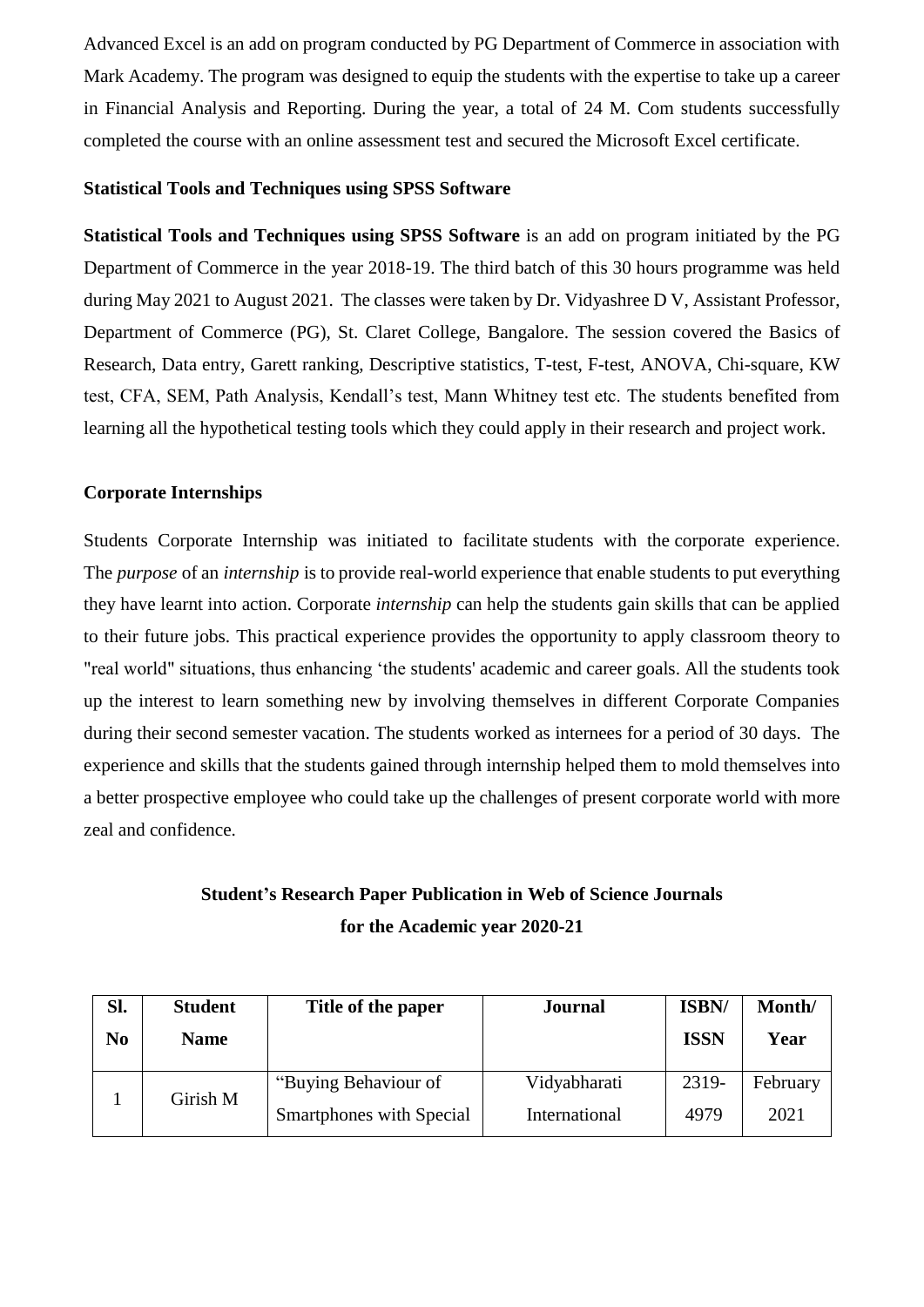|                |              | Reference to Samsung &          | Interdisciplinary       |       |          |
|----------------|--------------|---------------------------------|-------------------------|-------|----------|
|                |              | Xiaomi in Bangalore city"       | <b>Research Journal</b> |       |          |
|                |              | "Buying Behaviour of            | Vidyabharati            |       |          |
| $\overline{2}$ | Ruth Ankitha | <b>Smartphones with Special</b> | International           | 2319- | February |
|                | $\mathbf R$  | Reference to Samsung &          | Interdisciplinary       | 4979  | 2021     |
|                |              | Xiaomi in Bangalore city"       | <b>Research Journal</b> |       |          |
|                |              | "E-Commerce vs                  | Vidyabharati            |       | February |
| 3              |              | Traditional Commerce - A        | International           | 2319- | 2021     |
|                | Saranya S    | Comparative Study in            | Interdisciplinary       | 4979  |          |
|                |              | Bangalore City"                 | Research Journal        |       |          |
|                |              | "E-Commerce vs                  | Vidyabharati            |       | February |
| $\overline{4}$ | Haripriya    | Traditional Commerce - A        | International           | 2319- | 2021     |
|                | H.M.         | Comparative Study in            | Interdisciplinary       | 4979  |          |
|                |              | Bangalore City"                 | <b>Research Journal</b> |       |          |
|                |              | "E-Commerce vs                  | Vidyabharati            |       | February |
| 5              | Maitri M.V.  | Traditional Commerce - A        | International           | 2319- | 2021     |
|                |              | Comparative Study in            | Interdisciplinary       | 4979  |          |
|                |              | Bangalore City"                 | <b>Research Journal</b> |       |          |

# **Student's Research Paper Presentation in Conferences/ Seminars for the Academic year 2020- 21**

| $Sl$ . No | <b>Name</b> | Date            | <b>Topic</b>                                                               | <b>Conference</b>                                             | <b>Institution &amp;</b><br><b>Place</b> |
|-----------|-------------|-----------------|----------------------------------------------------------------------------|---------------------------------------------------------------|------------------------------------------|
| 1         | Amala       | May 29,<br>2021 | Online<br>shopping vs<br>Offline<br>shopping $: A$<br>Comparative<br>study | Virtual Intra class<br>Paper Presentation -<br>"PRAAGYA 2021" | St. Claret<br>College                    |
| 2         | Ashwini     | May 29<br>2021  | Recent trades<br>of online<br>shopping in<br>India                         | Virtual Intra class<br>Paper Presentation -<br>"PRAAGYA 2021" | St. Claret<br>College,<br>Bangalore      |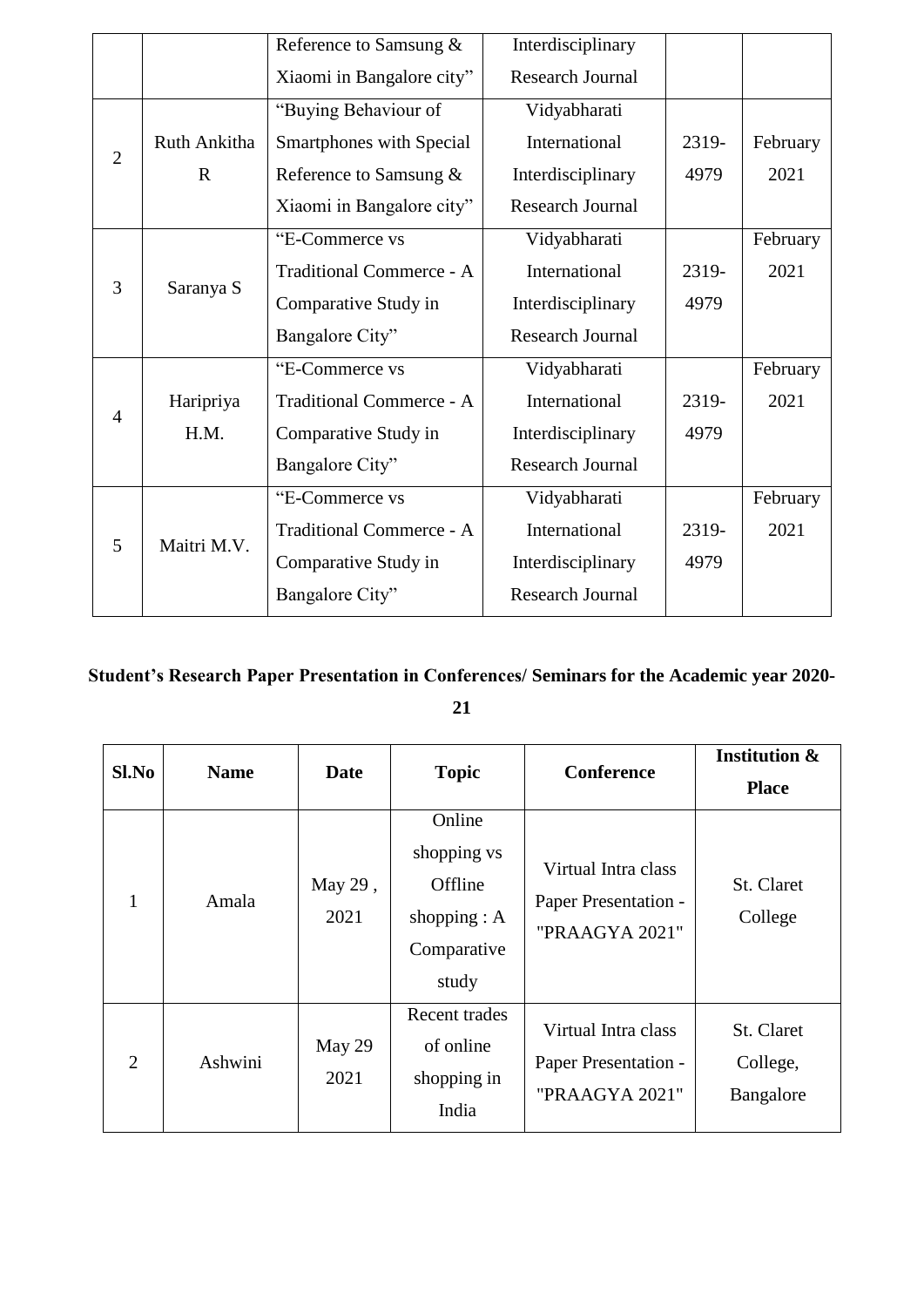| 3              | Girish M | Febrauary<br>05, 2021 | "Buying<br>behavior<br>towards<br>Smartphones<br>with special<br>reference to<br>Samsung &<br>Xiaomi in<br>Bangalore<br>City"                         | International E-<br>Conference 2021<br>"Negotium<br>Procuratio"                 | St. Claret<br>College,<br>Bangalore |
|----------------|----------|-----------------------|-------------------------------------------------------------------------------------------------------------------------------------------------------|---------------------------------------------------------------------------------|-------------------------------------|
| $\overline{4}$ | Girish M | May 29,<br>2021       | "Buying<br>behavior<br>towards<br>Smartphones<br>with special<br>reference to<br>Samsung &<br>Xiaomi in<br>Bangalore<br>City"                         | Virtual Intra class<br>Paper Presentation -<br>"PRAAGYA 2021"                   | St. Claret<br>College,<br>Bangalore |
| 5              | Girish M | June 05,<br>2021      | "Consumer<br>Perception<br>towards Online<br>shopping<br>Applications<br>with special<br>reference to<br>Flipkart and<br>Amazon in<br>Bangalore city" | Intercollegiate<br><b>Student Level Paper</b><br>presentation<br>"SAKSHAM 2021" | St. Claret<br>College,<br>Bangalore |
| 6              | Girish M | June 10,<br>2021      | "People<br>perception on<br>E-commerce<br>sites with<br>special                                                                                       | National level<br>Student conference<br>- "UTKARSH<br>2021"                     | St. Claret<br>College,<br>Bangalore |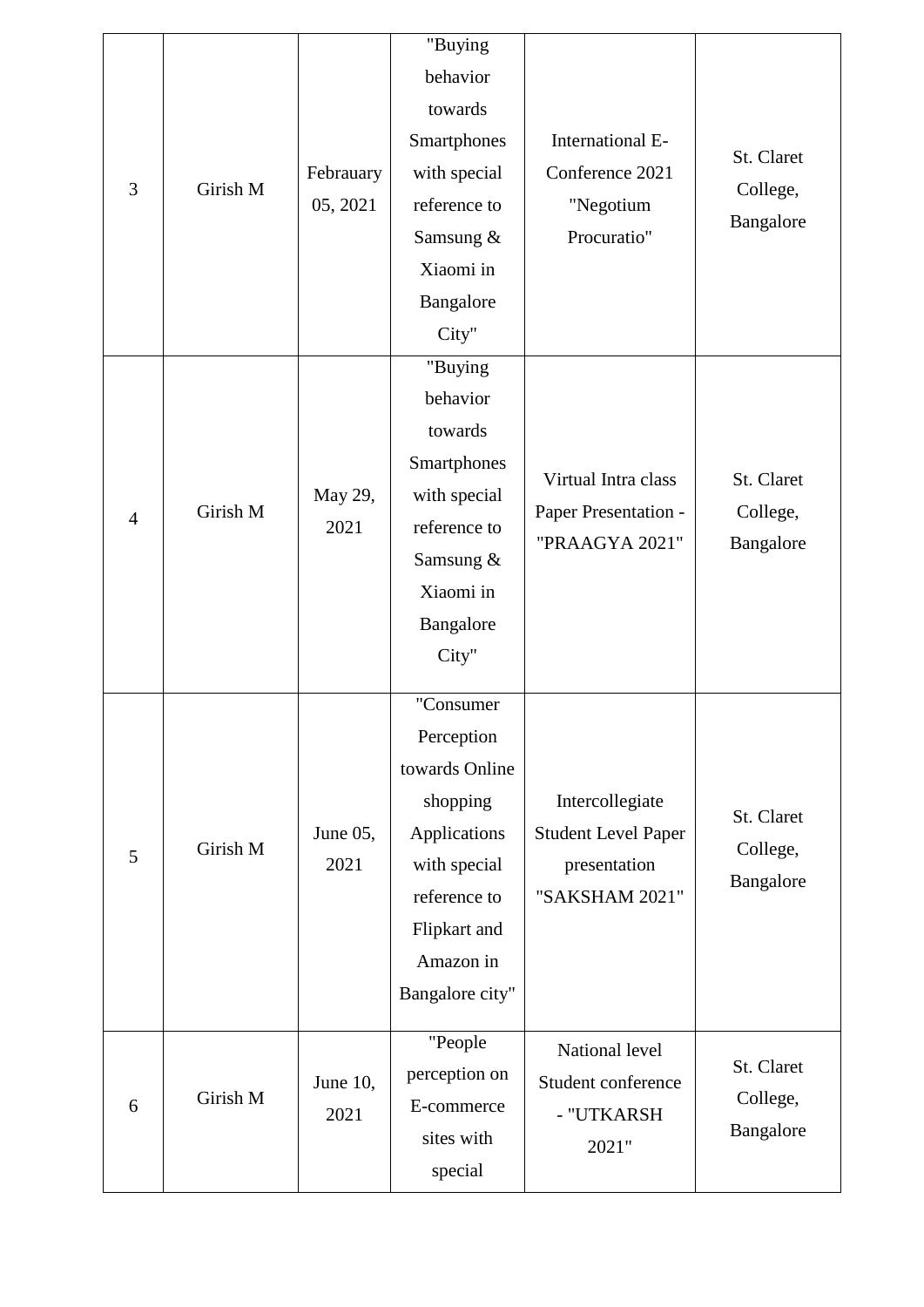|    |                                     |                       | reference to                                                                                     |                                                                 |                                           |
|----|-------------------------------------|-----------------------|--------------------------------------------------------------------------------------------------|-----------------------------------------------------------------|-------------------------------------------|
|    |                                     |                       | Flipkart and                                                                                     |                                                                 |                                           |
|    |                                     |                       | Amazon"                                                                                          |                                                                 |                                           |
| 7  | Girish M                            | June 12,<br>2021      | "A Study on<br>social media<br>marketing<br>strategy:<br>opportunities<br>and<br>challenges"     | Inter-Collegiate fest<br>"CONVERGENCE"                          | Maharani<br>Lakshmi<br>Ammanni<br>College |
| 8  | Haripriya                           | May<br>29,2021        | E-Commerce<br>v/s Traditional<br>Commerce: A<br>Comparative<br>Study In<br><b>Bangalore City</b> | International E-<br>Conference 2021<br>"Negotium<br>Procuratio" | St. Claret<br>College<br>Bangalore        |
| 9  | Karthik                             | Febrauary<br>05, 2021 | impact on gst<br>on business<br>sector                                                           | International E-<br>Conference 2021<br>"Negotium<br>Procuratio" | St. Claret<br>College,<br>Bangalore       |
| 10 | Karthik                             | May 29,<br>2021       | impact on gst<br>on business<br>sector                                                           | Virtual Intra class<br>Paper Presentation -<br>"PRAAGYA 2021"   | St. Claret<br>College,<br>Bangalore       |
| 11 | Karthik                             | June 10,<br>2021      | challenges<br>faced of gst on<br>business sector                                                 | National level<br>Student conference<br>- "UTKARSH<br>2021"     | St. Claret<br>College,<br>Bangalore       |
| 12 | Mugaluri<br>Venkataramana<br>Maitri | May<br>29,2021        | E-Commerce<br>v/s Traditional<br>Commerce: A<br>Comparative                                      | Virtual Intra Class<br>Paper Presentation -<br>PRAAGYA 2021     | St. Claret<br>College<br>Bangalore        |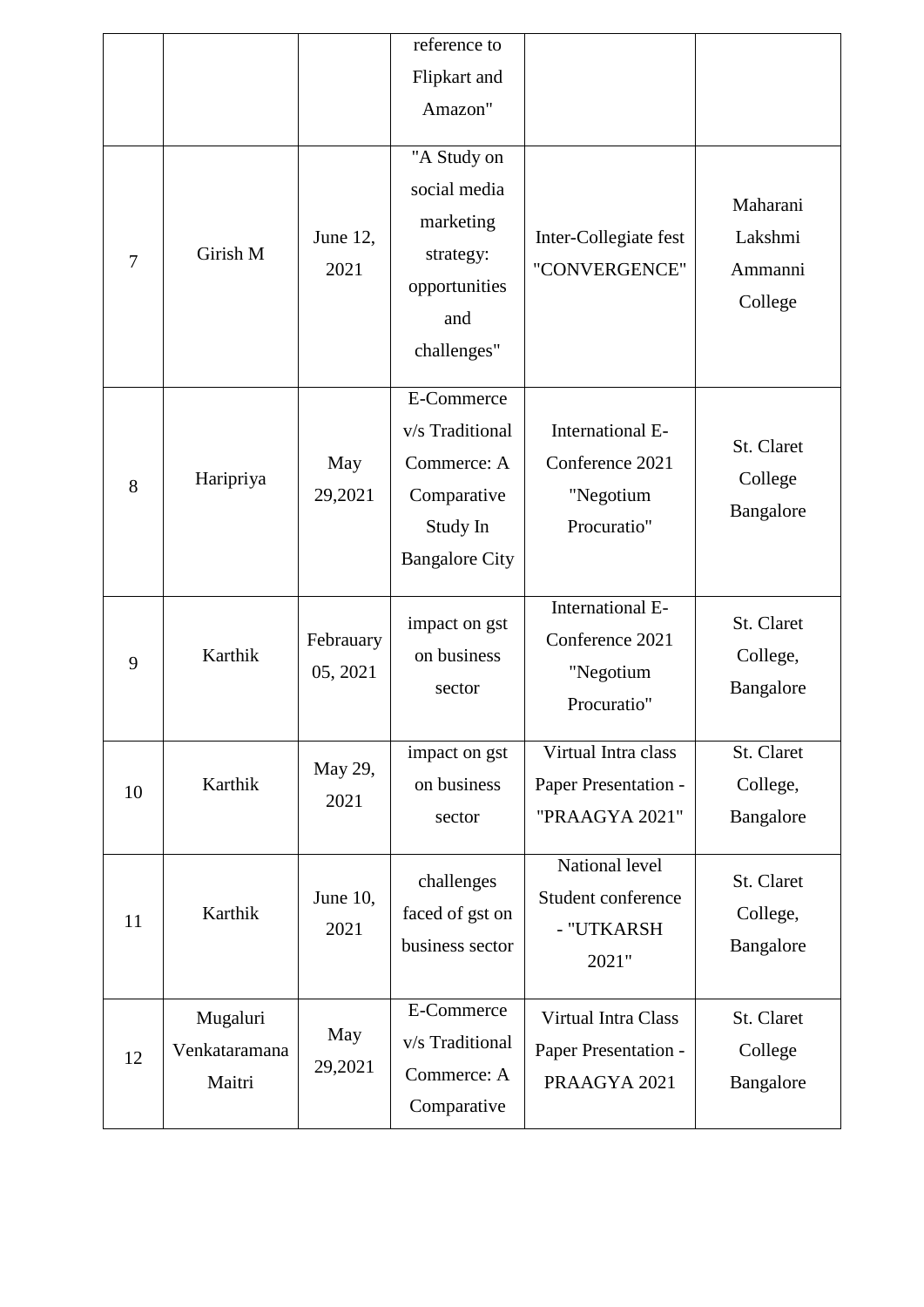|    |                                     |                     | Study In                                                                                                                                                             |                                                                                   |                                    |
|----|-------------------------------------|---------------------|----------------------------------------------------------------------------------------------------------------------------------------------------------------------|-----------------------------------------------------------------------------------|------------------------------------|
|    |                                     |                     | <b>Bangalore City</b>                                                                                                                                                |                                                                                   |                                    |
| 13 | Mugaluri<br>Venkataramana<br>Maitri | June 5,<br>2021     | Consumer<br>Perception<br>Towards<br>Online<br>Shopping<br>Applications<br>With Special<br>Reference To<br><b>Flipkart And</b><br>Amazon In<br><b>Bangalore City</b> | Intercollegiate<br><b>Student Level Paper</b><br>Presentation -<br>SAKSHAM - 2021 | St. Claret<br>College<br>Bangalore |
| 14 | Mugaluri<br>Venkataramana<br>Maitri | June 10,<br>2021    | Consumer<br>Perception<br>Towards<br>Online<br>shopping and<br>Offline<br>Shopping in<br>Bangalore                                                                   | National level<br>student conference<br>UTKARSH-2021                              | St. Claret<br>College<br>Bangalore |
| 15 | Mugaluri<br>Venkataramana<br>Maitri | February<br>05,2021 | E-Commerce<br>v/s Traditional<br>Commerce: A<br>Comparative<br>Study                                                                                                 | International $E -$<br>Conference 2021<br>"Negotium<br>Procuratio"                | St. Claret<br>College<br>Bangalore |
| 16 | Nadeem Sharif                       | 5/29/2021           | Study on<br>impact of<br>online<br>Education in<br>India                                                                                                             | Virtual Intra class<br>Paper Presentation -<br>"PRAAGYA 2021"                     | St. Claret<br>College<br>Bangalore |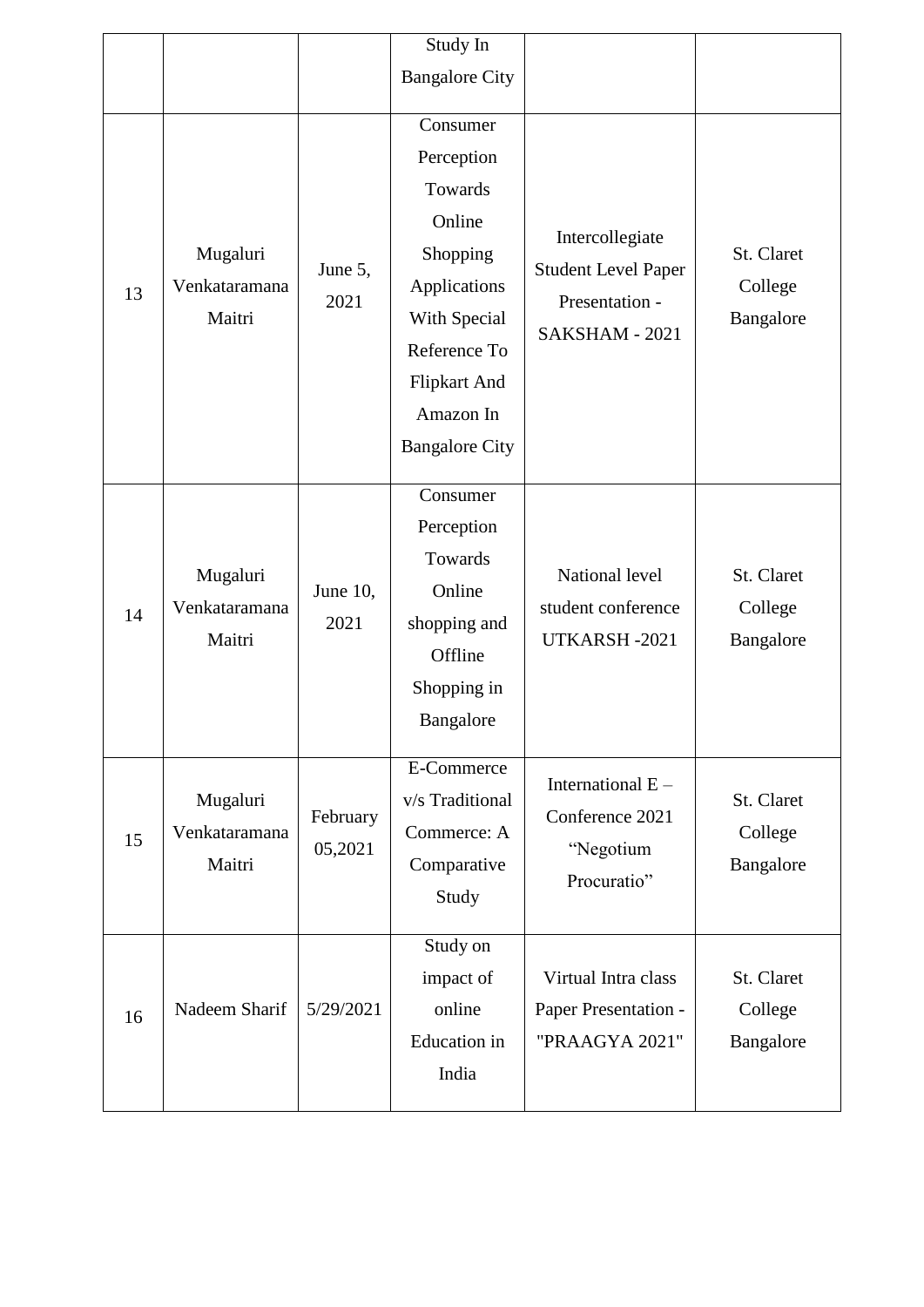| 17 | Ruth Ankitha R | June 04,<br>2021 | "Consumer<br>Perception<br>towards Online<br>shopping<br>Applications<br>with special<br>reference to<br>Flipkart and<br>Amazon in<br>Bangalore city" | Intercollegiate<br><b>Student Level Paper</b><br>presentation<br>"SAKSHAM 2021" | St. Claret<br>College<br>Bangalore  |
|----|----------------|------------------|-------------------------------------------------------------------------------------------------------------------------------------------------------|---------------------------------------------------------------------------------|-------------------------------------|
| 18 | Ruth Ankitha R | May 29,<br>2021  | "Buying<br>behavior<br>towards<br>Smartphones<br>with special<br>reference to<br>Samsung &<br>Xiaomi in<br>Bangalore<br>City"                         | Virtual Intra class<br>Paper Presentation -<br>"PRAAGYA 2021"                   | St. Claret<br>College,<br>Bangalore |
| 19 | Saranya        | May<br>29,2021   | E-Commerce<br>v/s Traditional<br>Commerce: A<br>Comparative<br>Study In<br><b>Bangalore City</b>                                                      | Virtual Intra Class<br>Paper Presentation -<br>PRAAGYA 2021                     | St. Claret<br>College<br>Bangalore  |
| 20 | Shaila         | June 10<br>2021  | A study on<br>consumer<br>perception<br>towards social<br>media<br>marketing with<br>reference to                                                     | National level<br><b>Student Conference</b>                                     | St. Claret<br>College<br>Bangalore  |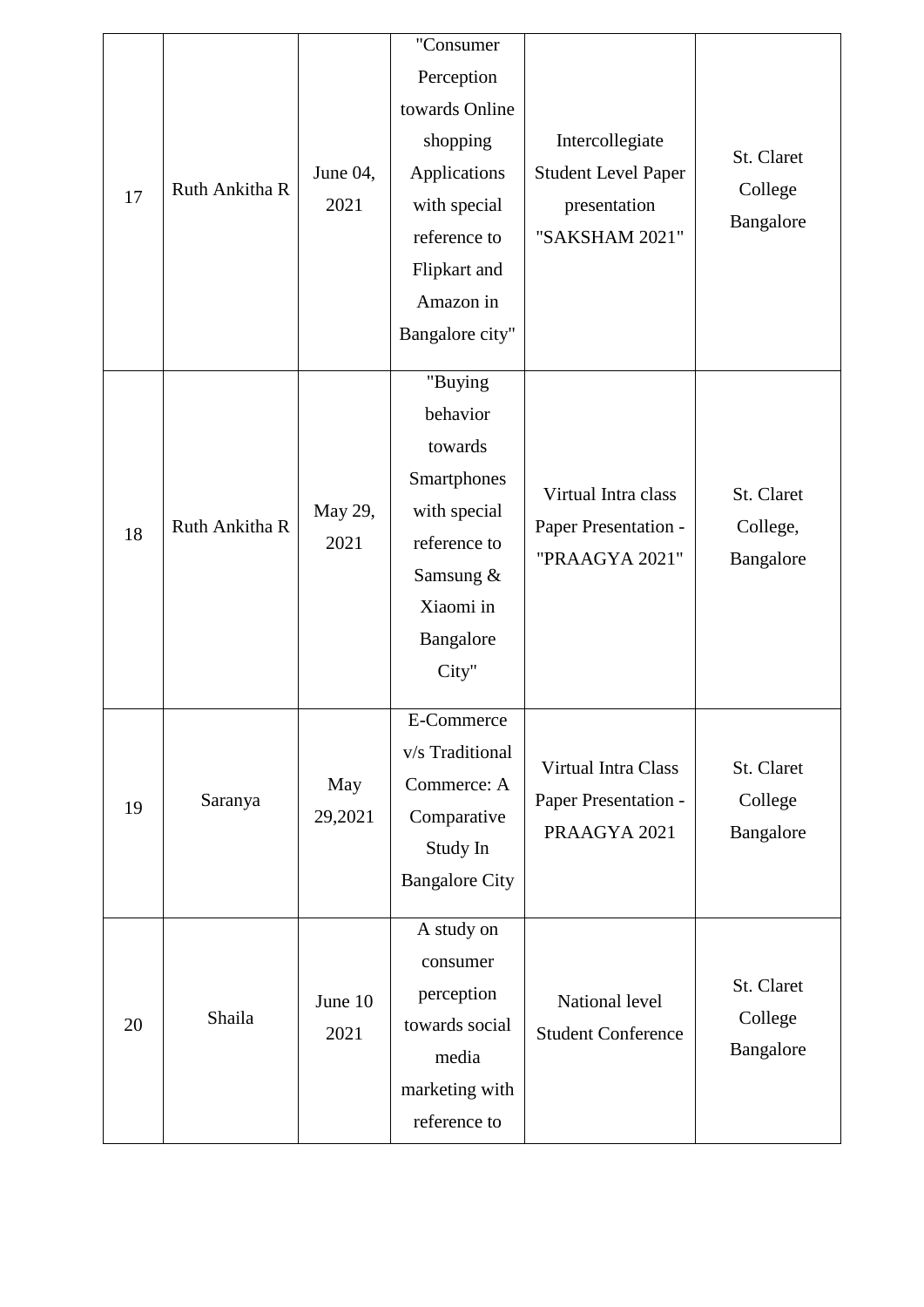|    |           |                  | facebook and<br>instagram                                                              |                                                               |                                    |
|----|-----------|------------------|----------------------------------------------------------------------------------------|---------------------------------------------------------------|------------------------------------|
| 21 | Shaila    | May 29,<br>2021  | Study on<br>imapct of<br>online<br><b>Education</b> in<br>India                        | Virtual Intra class<br>Paper Presentation -<br>"PRAAGYA 2021" | St. Claret<br>College<br>Bangalore |
| 22 | Shilpa    | May 29,<br>2021  | A study on<br>social media<br>marketing<br>strategy<br>opportunities<br>and challenges | Virtual Intra class<br>Paper Presentation -<br>"PRAAGYA 2021" | St. Claret<br>College<br>Bangalore |
| 23 | Shilpa    | June 10,<br>2021 | A study on<br>social media<br>marketing<br>strategy<br>opportunities<br>and challenges | National level<br>Student conference<br>- "UTKARSH<br>2021"   | St. Claret<br>College<br>Bangalore |
| 24 | Sushmitha | May 29,<br>2021  | Recent trends<br>of online<br>shopping in<br>India                                     | Virtual Intra class<br>Paper Presentation -<br>"PRAAGYA 2021" | St. Claret<br>College<br>Bangalore |
| 25 | Sushmitha | Feb 2020         | Impact on<br>online Food<br>Delivery                                                   | National level<br>Student conference<br>- "UTKARSH<br>2021"   | St. Claret<br>College<br>Bangalore |

## **Student Achievements**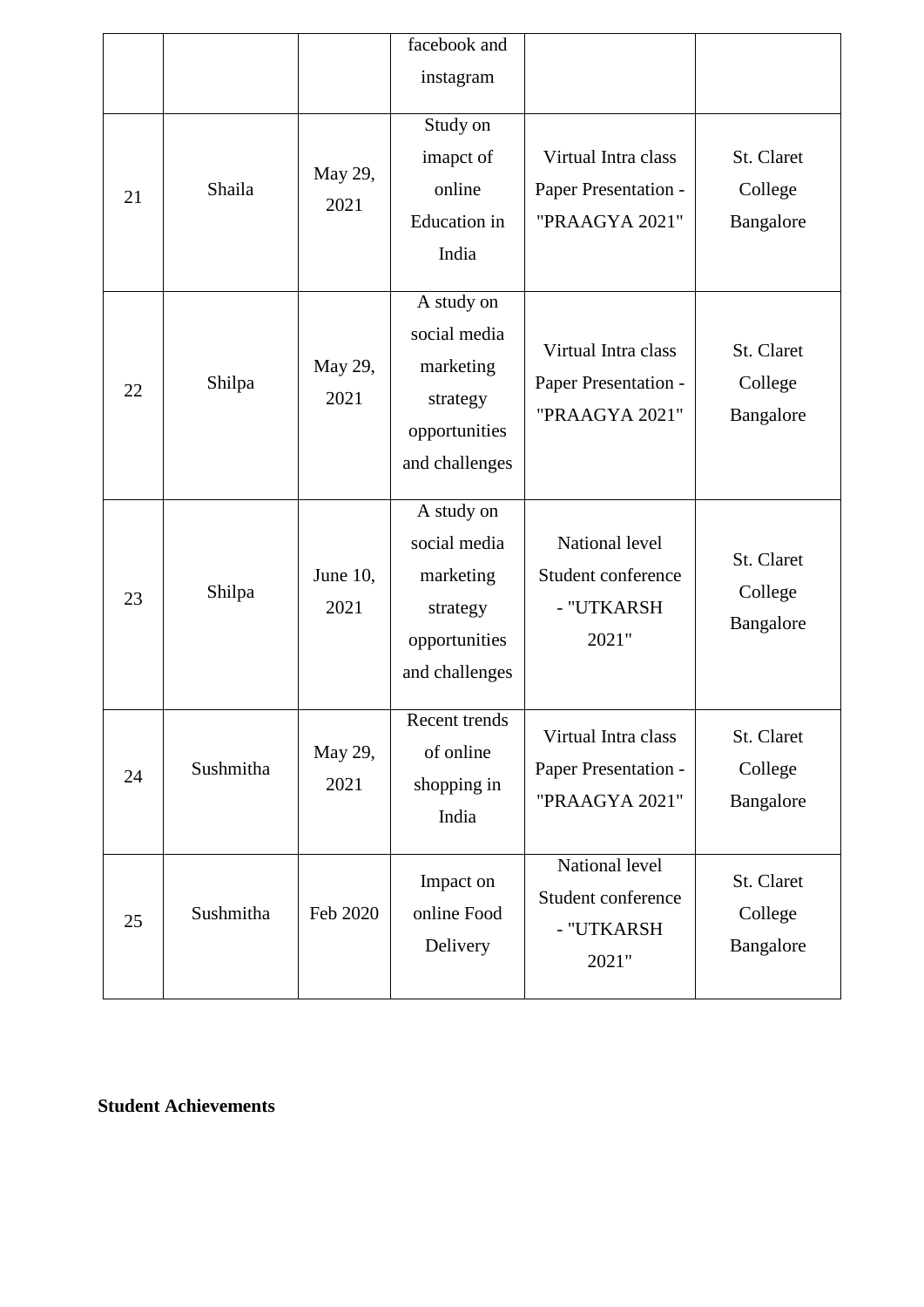|                | List of Winners in the various Sports/ Cultural / Academic Events organised by other |                     |                                                                       |                                                               |                                     |  |  |  |  |  |  |
|----------------|--------------------------------------------------------------------------------------|---------------------|-----------------------------------------------------------------------|---------------------------------------------------------------|-------------------------------------|--|--|--|--|--|--|
|                | institutions during the academic year 2020-21                                        |                     |                                                                       |                                                               |                                     |  |  |  |  |  |  |
| Sl.No.         | <b>Name</b>                                                                          | Date                | <b>Event Name</b>                                                     | <b>Organising Institution</b>                                 | <b>Prize</b>                        |  |  |  |  |  |  |
| $\mathbf{1}$   | Girish<br>M.                                                                         | May 30,<br>2020     | <b>Business Quiz</b>                                                  | Maharani Lakshmi<br>Ammanni College                           | <b>First Prize</b>                  |  |  |  |  |  |  |
| $\overline{2}$ | Girish<br>M.                                                                         | October<br>24, 2020 | Minute to Speak n<br>Win                                              | St. Claret College,<br>Bangalore                              | <b>Third Prize</b>                  |  |  |  |  |  |  |
| 3              | Girish<br>M.                                                                         | May 29,<br>2021     | Virtual Intra Class<br><b>Paper Presentation</b><br>- PRAAGYA<br>2021 | St. Claret College,<br>Bangalore                              | Best paper<br>presentation<br>Award |  |  |  |  |  |  |
| $\overline{4}$ | Ruth<br>Ankitha<br>$\mathbf R$                                                       | December<br>6, 2021 | Reclaiming an<br>Opportunity -<br>Convergence                         | Maharani Lakshmi<br>Ammanni College for<br>Women (Autonomous) | <b>Best Manager</b><br>(2nd place)  |  |  |  |  |  |  |
| 5              | Shaila                                                                               | June 10<br>2021     | Utkarsh 2021<br>National level<br>Student<br>Conference               | St. Claret College,<br>Bangalore                              | Best paper<br>presentation<br>award |  |  |  |  |  |  |

## **Faculty Achievements**

| Sl.<br>N <sub>0</sub> | <b>Name</b> | <b>Resource</b><br>person/Key<br>note<br>speaker/an<br>y other<br>capacity | <b>FDP/Work</b><br>shop/Guest<br>Lecture/Co<br>nference/S<br>eminar/We<br>binar/Pane<br><b>Discussion</b> | <b>Title/Them</b><br>e/Topic of<br>the Event | Date of the<br>Event | <b>Institution</b><br>& Place |
|-----------------------|-------------|----------------------------------------------------------------------------|-----------------------------------------------------------------------------------------------------------|----------------------------------------------|----------------------|-------------------------------|
|-----------------------|-------------|----------------------------------------------------------------------------|-----------------------------------------------------------------------------------------------------------|----------------------------------------------|----------------------|-------------------------------|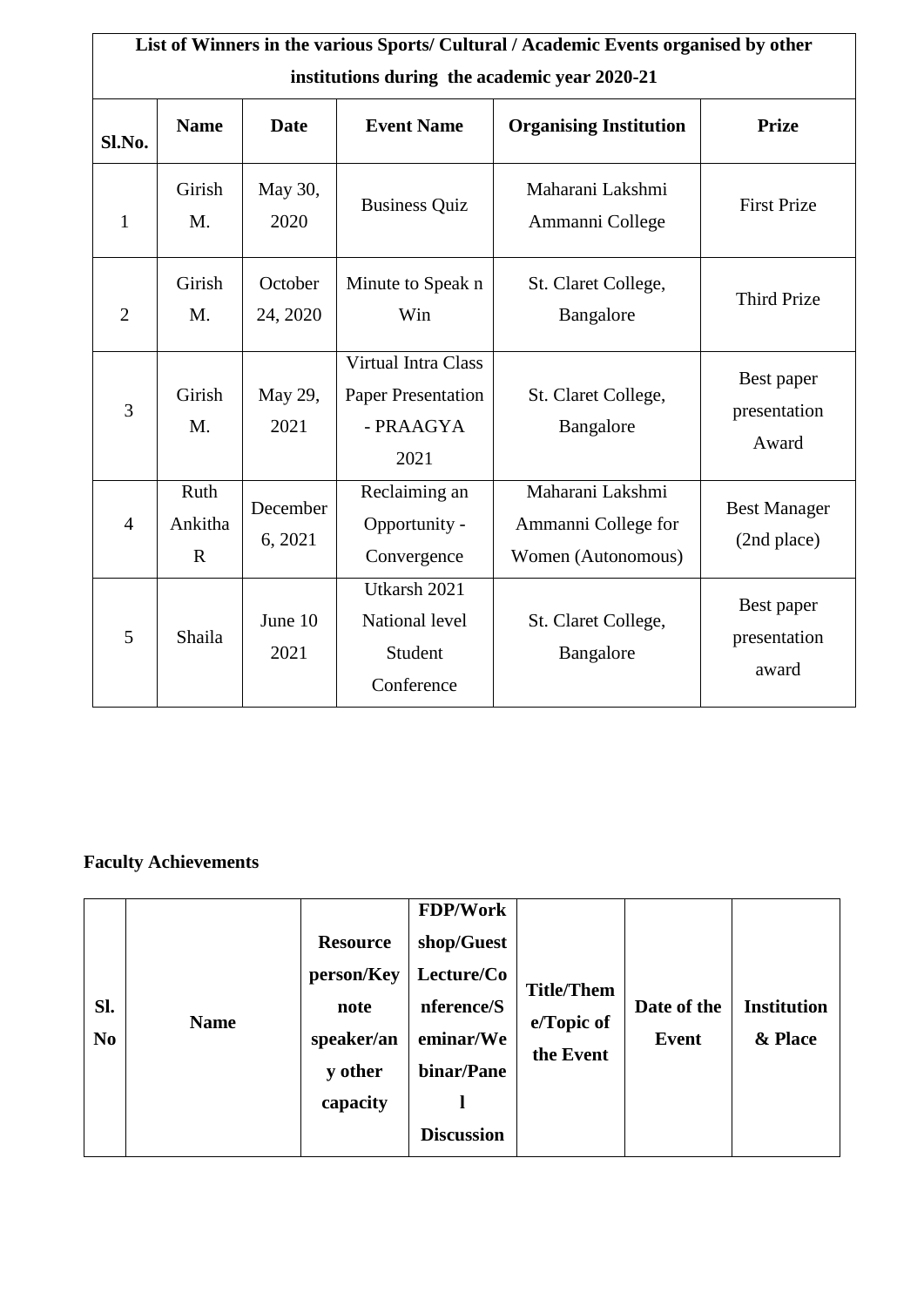|                |                     |              |              | Research     |                  |             |
|----------------|---------------------|--------------|--------------|--------------|------------------|-------------|
|                |                     |              |              | Article      |                  |             |
|                |                     | Resource     | Internationa | Writing and  | $26th$ Aug       | Govindadas  |
| $\mathbf{1}$   | Dr. Vidyashree DV   | Person       | 1FDP         | Data         | 2020             | a College,  |
|                |                     |              |              | Analysis     |                  | Surathkal   |
|                |                     |              |              | using SPSS   |                  |             |
|                | Dr. K. Siva Murugan | Resource     | 3 Days       | Taxation     | $19th$ to $21st$ | Kathir      |
|                |                     | person       | Virtual      |              | Oct 2020.        | College of  |
|                |                     |              | Class        |              |                  | Arts and    |
|                |                     |              |              |              |                  | Science,    |
|                |                     |              |              |              |                  | Coimbatore  |
| $\overline{2}$ |                     |              |              |              |                  | , TN        |
|                | Ms. Seema Joseph    | Question     |              |              | 17 <sup>th</sup> | Indian      |
|                |                     | Paper Setter | M.Com        |              | December         | Academy     |
|                |                     |              | Semester     |              | 2020             | Degree      |
|                |                     |              | Examinatio   |              |                  | College     |
|                |                     |              | $\mathbf n$  |              |                  | Autonomou   |
| 3              |                     |              |              |              |                  | ${\bf S}$   |
| $\overline{4}$ | Dr. K. Siva Murugan | Resource     | 6 days       | "Accountin   | $23rd$ Nov. to   | St. Claret  |
|                |                     |              |              |              |                  |             |
|                |                     | person       | Virtual      | g,           | $7th$ Dec        | College,    |
|                |                     |              | Class        | Analysing    | 2020. (6)        | Bangalore,  |
|                |                     |              |              | and          | Days)            | KA.         |
|                |                     |              |              | Auditing"    |                  |             |
| 5              | Dr. Vidyashree DV   | Moderator    | Internationa | "Negotium    |                  | St. Claret  |
|                |                     |              | $1E -$       | Procuratio"  |                  | College     |
|                |                     |              | Conference   |              | $5th$ Feb        | Bangalore   |
|                |                     |              | 2021         |              | 2021             |             |
| 6              | Dr. K. Siva Murugan | Resource     | 1 Day        | "Angel       |                  | N.M.S.SV    |
|                |                     | person       | National     | Investment   |                  | College For |
|                |                     |              | Level        | / $\rm VC$   | $31st$ May       | Women,      |
|                |                     |              | Webinar      | Funding      | 2021.            | Madurai,    |
|                |                     |              |              | Opportuniti  |                  | TN.         |
|                |                     |              |              | es for Early |                  |             |
|                |                     |              |              | <b>Stage</b> |                  |             |
|                |                     |              |              | Entrepreneu  |                  |             |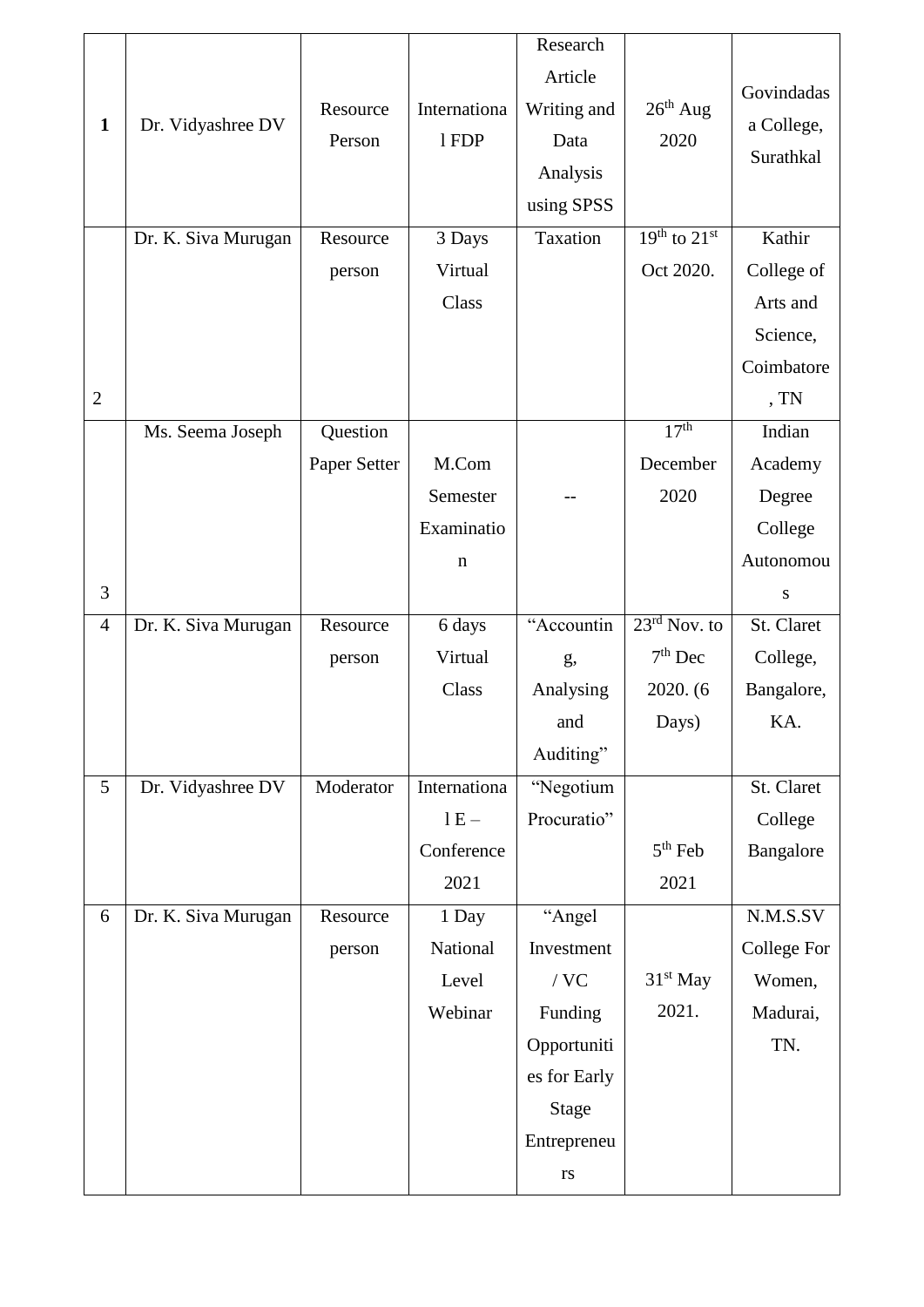| $\overline{7}$ | Dr. Vidyashree DV   | Moderator | National     | "UTKARS         |             | St. Claret   |
|----------------|---------------------|-----------|--------------|-----------------|-------------|--------------|
|                |                     |           | level        | H 2021"         |             | College      |
|                |                     |           | Student      |                 | $10th$ June | Bangalore    |
|                |                     |           | conference   |                 | 2021        |              |
| 8              | Dr. K. Siva Murugan | Resource  | <b>DISHA</b> | Lecture         | $25th$ June | St. Claret   |
|                |                     | person    | Career       | Series for      | 2021        | College,     |
|                |                     |           | Counselling  | B.com           |             | Bangalore.   |
|                |                     |           |              | Final Year      |             | KA.          |
|                |                     |           |              | <b>Students</b> |             |              |
| 9              | Dr. K. Siva Murugan | Resource  | 1 Day        | "Angel          | 29th June   | Francis      |
|                |                     | person    | National     | Investment      | 2021        | Xavier       |
|                |                     |           | Level        | for             |             | Engg.        |
|                |                     |           | Webinar      | Startups"       |             | College,     |
|                |                     |           |              |                 |             | Tirunelveli, |
|                |                     |           |              |                 |             | TN.          |
| 10             | Dr. K. Siva Murugan | Resource  | 1 Day        | "Data           |             | St. Claret   |
|                |                     | person    | College      | Analysis        |             | College,     |
|                |                     |           | Level        | and             |             | Bangalore,   |
|                |                     |           | Seminar      | Interpretati    |             | KA.          |
|                |                     |           |              | on"             |             |              |

# **Faculty Publications in UGC Care Journals/ Web of Science/Editor for Book Chapter during the Academic year 2020-21**

| SI.            | <b>Faculty Name</b>  | Title of the paper                                                                                                                               | <b>Journal</b>                                                         | <b>ISBN/ISSN</b>          | <b>Month/Year</b> |
|----------------|----------------------|--------------------------------------------------------------------------------------------------------------------------------------------------|------------------------------------------------------------------------|---------------------------|-------------------|
| N <sub>0</sub> |                      |                                                                                                                                                  |                                                                        |                           |                   |
| -1             | Ms. Seema<br>Joseph  | Corporate Social<br>Responsibility of<br><b>Commercial Banks</b><br>with Special<br>Reference to ICICI<br>$Bank - An$<br><b>Expenditure View</b> | Vidyabharati<br>International<br>Interdisciplinary<br>Research Journal | <b>ISSN 2319-</b><br>4979 | Feb-2021          |
| $\overline{2}$ | Dr. Vidyashree<br>DV | "Buying Behaviour<br>of Smartphones with<br>Special Reference to                                                                                 | Vidyabharati<br>International                                          | <b>ISSN 2319-</b><br>4979 | Feb-2021          |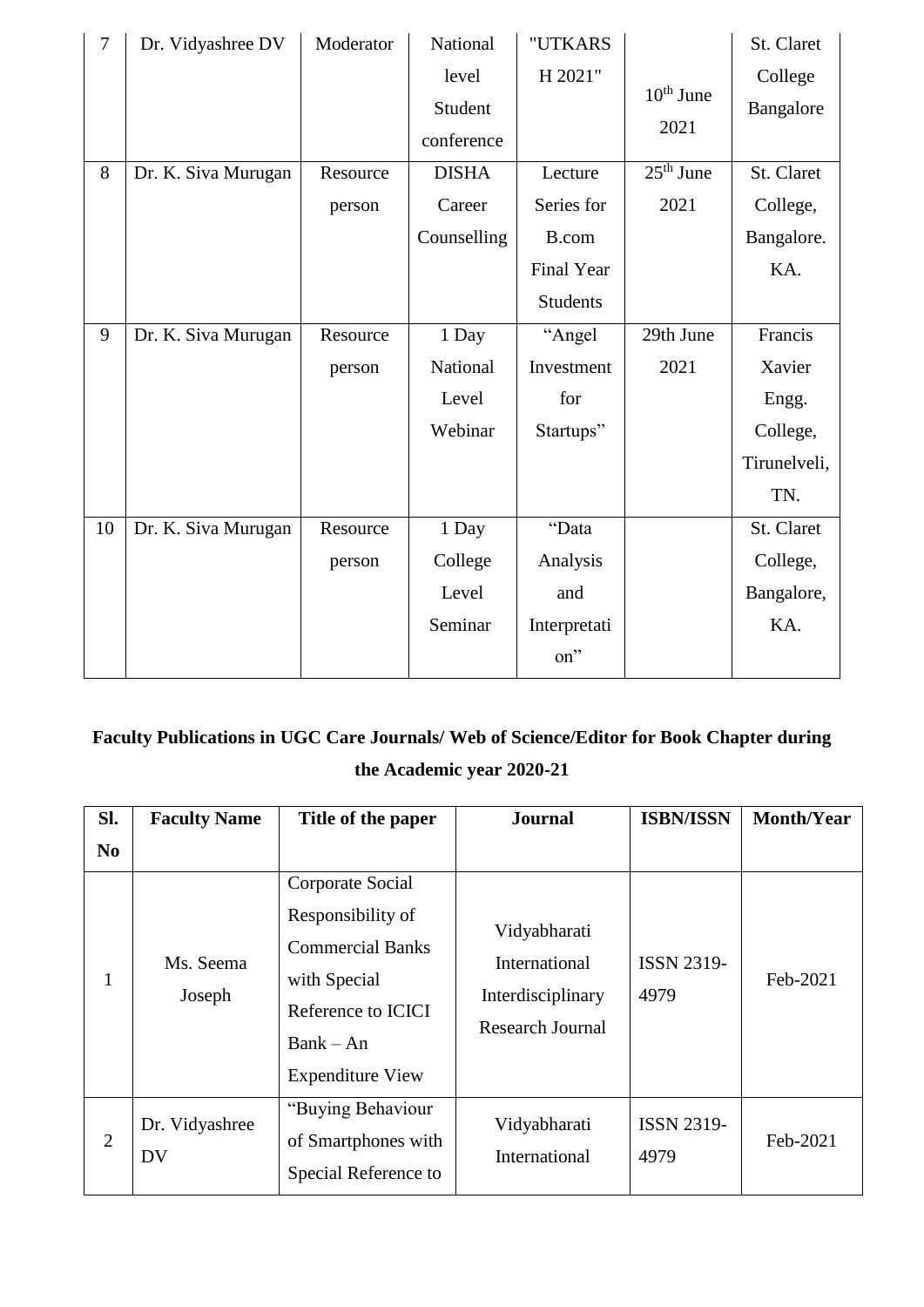|                |                             | Samsung & Xiaomi                                                                                | Interdisciplinary                                                                        |                            |          |
|----------------|-----------------------------|-------------------------------------------------------------------------------------------------|------------------------------------------------------------------------------------------|----------------------------|----------|
|                |                             | in Bangalore city"                                                                              | <b>Research Journal</b>                                                                  |                            |          |
| 3              | Dr. Vidyashree<br><b>DV</b> | "E-Commerce vs<br>Traditional<br>Commerce - A<br><b>Comparative Study</b><br>in Bangalore City" | Vidyabharati<br>International<br>Interdisciplinary<br><b>Research Journal</b>            | <b>ISSN 2319-</b><br>4979  | Feb-2021 |
| $\overline{4}$ | Ms. Seema<br>Joseph         | <b>Contemporary Issues</b><br>in Commerce,<br>Management &<br>Economics                         | Editor                                                                                   | ISBN-<br>9789387865<br>754 | Jan-2021 |
| 5              | Dr. Vidyashree<br><b>DV</b> | <b>Contemporary Issues</b><br>in Commerce,<br>Management &<br>Economics                         | Editor                                                                                   | ISBN-<br>9789387865<br>754 | Jan-2021 |
| 6              | Dr. K Siva<br>Murugan       | <b>Contemporary Issues</b><br>in Commerce,<br>Management &<br>Economics                         | Editor                                                                                   | ISBN-<br>9789387865<br>754 | Jan-2021 |
| 7              | Dr. K.V.<br>Ramanathan      | <b>Contemporary Issues</b><br>in Commerce,<br>Management &<br>Economics                         | Editor                                                                                   | ISBN-<br>9789387865<br>754 | Jan-2021 |
| 8              | Dr. Vidyashree<br><b>DV</b> | <b>Contemporary Issues</b><br>in Commerce,<br>Management &<br>Economics                         | Cyber Issues &<br>Threats in E-<br>Commerce                                              | ISBN-<br>9789387865<br>754 | Jan-2021 |
| 9              | Dr. K.V.<br>Ramanathan      | <b>Contemporary Issues</b><br>in Commerce,<br>Management &<br>Economics                         | Artificial<br>Intelligence and its<br>Impact on Industrial<br>Applications - A<br>Review | ISBN-<br>9789387865<br>754 | Jan-2021 |

## **List of Faculty Presentation in National/International Conferences for the Academic year**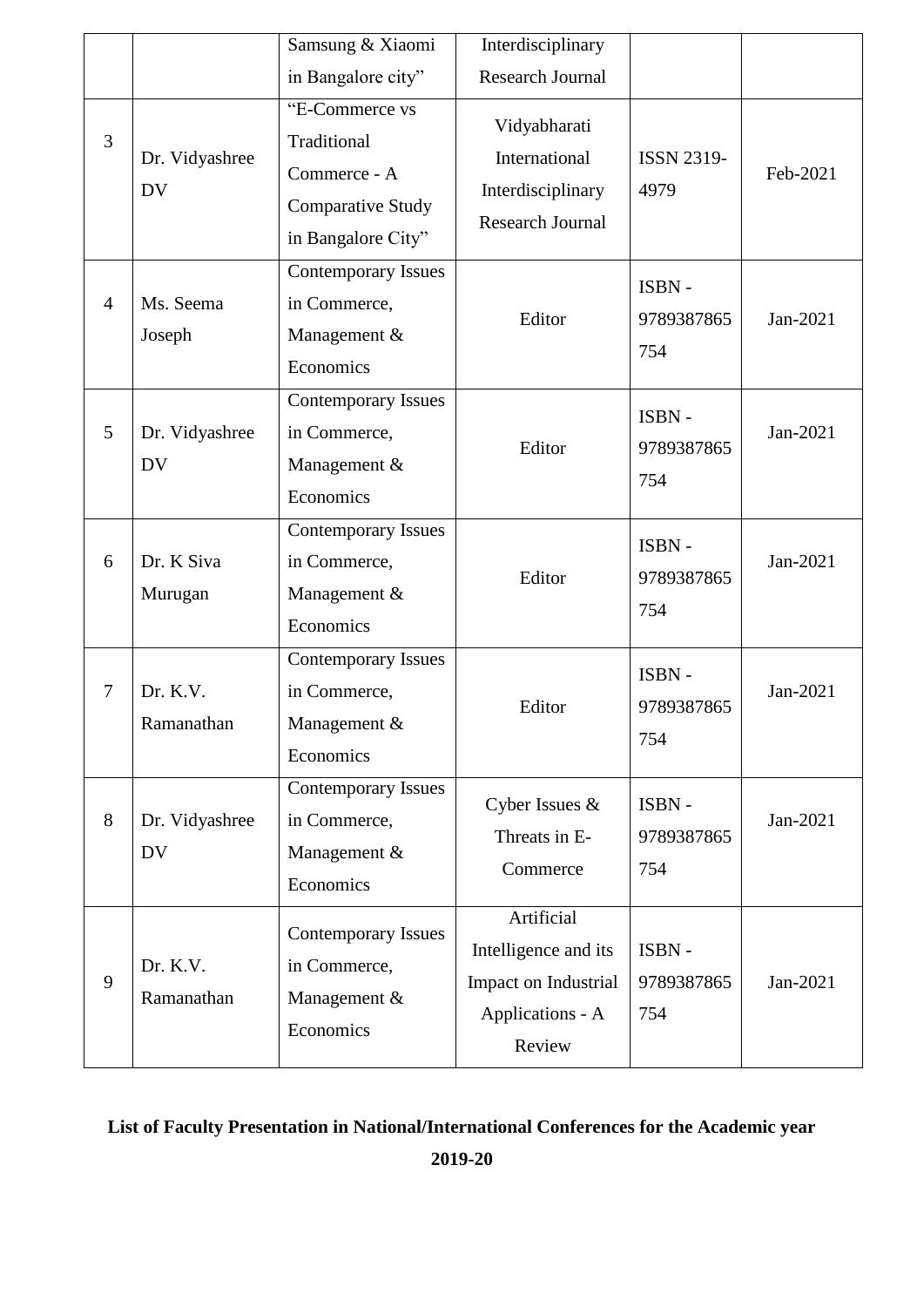| SI.            | <b>Faculty Name</b> | <b>Date</b> | <b>Topic</b>                 | <b>Conference</b>   | <b>Institution</b>        |
|----------------|---------------------|-------------|------------------------------|---------------------|---------------------------|
| No.            |                     |             |                              |                     |                           |
|                |                     |             |                              |                     |                           |
|                |                     |             | "Buying behavior             | International E -   |                           |
|                |                     |             | towards Smartphones          | Conference 2021     |                           |
|                | Dr. Vidyashree      | May 29,     | with special                 | "Negotium           |                           |
| $\mathbf{1}$   | <b>DV</b>           | 2021        | reference to Samsung         | Procuratio"         | St. Claret                |
|                |                     |             | & Xiaomi in                  |                     | College,                  |
|                |                     |             | <b>Bangalore City"</b>       |                     | Bangalore                 |
|                |                     |             | Corporate Social             | International $E -$ |                           |
|                |                     |             | Responsibility of            | Conference 2021     |                           |
| $\overline{2}$ | Ms. Seema           | May 29,     | <b>Commercial Banks</b>      | "Negotium           | Madura college,           |
|                |                     | 2021        | with Special                 | Procuratio"         | Madurai,                  |
|                | Joseph              |             | Reference to ICICI           |                     | Tamilnadu.                |
|                |                     |             | $Bank - An$                  |                     |                           |
|                |                     |             | <b>Expenditure View</b>      |                     |                           |
|                |                     |             | E-Commerce v/s               | International $E -$ |                           |
|                | Dr. Vidyashree      |             | Traditional                  | Conference 2021     |                           |
| 3              | <b>DV</b>           | February    | Commerce: A                  | "Negotium           | <b>St. Claret College</b> |
|                |                     | 05,2021     | <b>Comparative Study</b>     | Procuratio"         | Bangalore                 |
|                |                     |             |                              | Impact<br>of        |                           |
|                |                     | $12 - 13$   | "Financial Inclusion"        | insolvency          |                           |
| $\overline{4}$ | Dr. K. Siva         | Feb         | <b>Initiatives for Women</b> | and                 |                           |
|                | Murugan             |             |                              | Bankruptcy          | Sadakathu llah            |
|                |                     |             | Owned MSME's in              | code                | Appa College,             |
|                |                     |             | India."                      | 2016 on MSME        | Tirunelve li, TN.         |

**List of Faculty Participation in Seminars/Webinars/FDPs/Conferences & Workshops for the Academic year 2020-21**

| <b>Date</b> | Name of<br><b>Faculty</b> |             | Activity type Title of the program | <b>Level</b> | <b>Organized by</b> |
|-------------|---------------------------|-------------|------------------------------------|--------------|---------------------|
| September   | Dr.K.                     | <b>MOOC</b> | Marketing                          | FDP Kind     | <b>NPTEL</b>        |
| 2020        | Sivamurugan               |             | Management - 1                     |              |                     |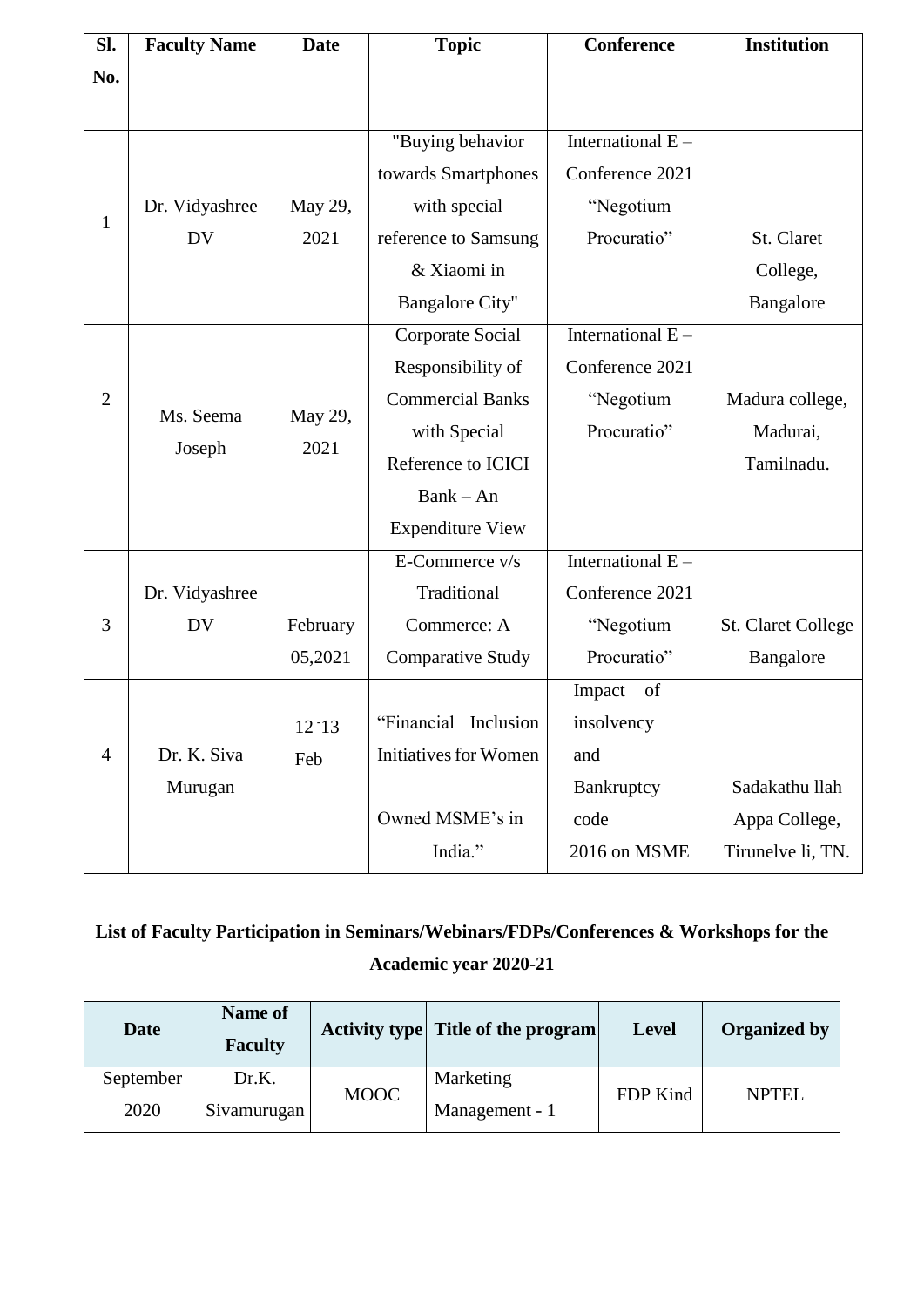| 16 Sep<br>2020<br>16 Sep<br>2020 | Dr.K.<br>Sivamurugan<br>Dr.Vidyashree<br><b>DV</b> | Webinar<br>Webinar | "Role &<br>Responsibilities of<br><b>Internal Quality</b><br>Assurance Cell in<br><b>Quality Enhancement</b><br>and Sustenance".<br>"Role &<br>Responsibilities of<br><b>Internal Quality</b><br>Assurance Cell in<br><b>Quality Enhancement</b> | in house<br>in house | IQAC, SCC.<br>IQAC, SCC. |
|----------------------------------|----------------------------------------------------|--------------------|--------------------------------------------------------------------------------------------------------------------------------------------------------------------------------------------------------------------------------------------------|----------------------|--------------------------|
|                                  |                                                    |                    | and Sustenance".                                                                                                                                                                                                                                 |                      |                          |
| 16 Sep<br>2020                   | Dr.KV<br>Ramanathan                                | Webinar            | "Role &<br>Responsibilities of<br><b>Internal Quality</b><br>Assurance Cell in<br><b>Quality Enhancement</b><br>and Sustenance".                                                                                                                 | in house             | IQAC, SCC.               |
| 16 Sep<br>2020                   | Ms.Seema<br>Joseph                                 | Webinar            | "Role &<br>Responsibilities of<br><b>Internal Quality</b><br>Assurance Cell in<br><b>Quality Enhancement</b><br>and Sustenance".                                                                                                                 | in house             | IQAC, SCC.               |
| 4th & 5th<br>Sep 2020            | Dr.K.<br>Sivamurugan                               | Workshop           | "Article Writing&<br>research<br>Proposal for Funded<br>Projects"                                                                                                                                                                                | National             | St. Claret<br>College    |
| 4th & 5th<br>Sep 2020            | Dr.Vidyashree<br><b>DV</b>                         | Workshop           | "Article Writing &<br>research Proposal for<br>Funded Projects"                                                                                                                                                                                  | National             | St. Claret<br>College    |
| 4th & 5th<br>Sep 2020            | Dr.KV<br>Ramanathan                                | Workshop           | "Article Writing &<br>research<br>Proposal for Funded<br>Projects"                                                                                                                                                                               | National             | St. Claret<br>College    |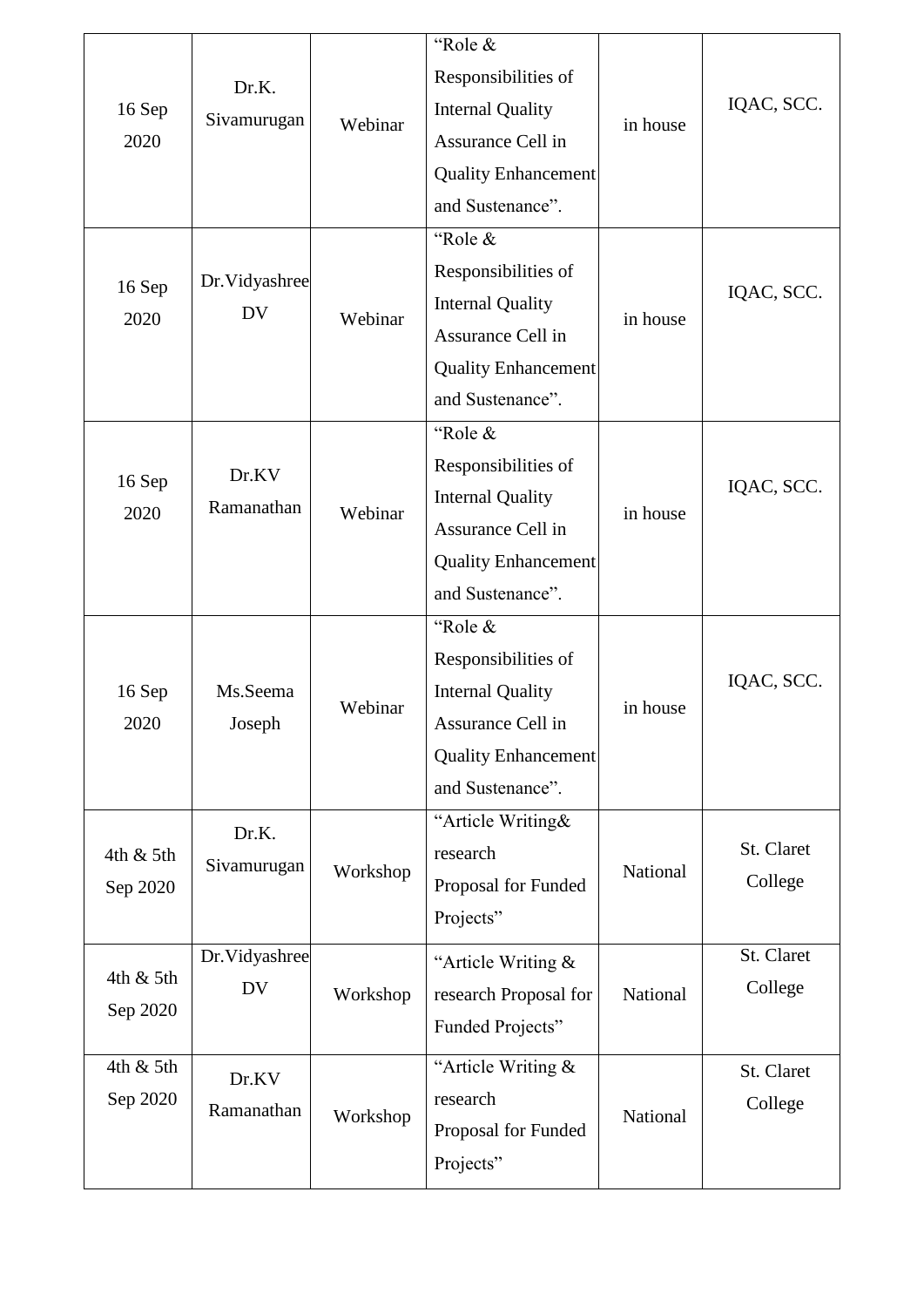| 4th & 5th<br>Sep 2020<br>9 Oct, 2020 | Ms.Seema<br>Joseph<br>Dr.K.<br>Sivamurugan | Workshop<br>Webinar   | "Article Writing &<br>research<br>Proposal for Funded<br>Projects"<br>"Readiness of<br>Educational<br>Institutions for<br>Reopening midst<br>COVID-19" | National<br>Institutional<br>Level | St. Claret<br>College<br>St. Claret<br>College $&$<br>National<br>Institute of<br><b>Disaster</b><br>Management |
|--------------------------------------|--------------------------------------------|-----------------------|--------------------------------------------------------------------------------------------------------------------------------------------------------|------------------------------------|-----------------------------------------------------------------------------------------------------------------|
| 9 Oct, 2020                          | Dr.Vidyashree<br><b>DV</b>                 | Webinar               | "Readiness of<br>Educational<br>Institutions for<br>Reopening midst<br>COVID-19"                                                                       | Institutional<br>Level             | St. Claret<br>College $&$<br>National<br>Institute of<br><b>Disaster</b><br>Management                          |
| 9 Oct, 2020                          | Dr.KV<br>Ramanathan                        | Webinar               | "Readiness of<br>Educational<br>Institutions for<br>Reopening midst<br>COVID-19"                                                                       | Institutional<br>Level             | St. Claret<br>College $&$<br>National<br>Institute of<br>Disaster<br>Management                                 |
| 9 Oct, 2020                          | Ms.Seema<br>Joseph                         | Webinar               | "Readiness of<br>Educational<br>Institutions for<br>Reopening midst<br>COVID-19"                                                                       | Institutional<br>Level             | St. Claret<br>College &<br>National<br>Institute of<br><b>Disaster</b><br>Management                            |
| $2nd$ -6 <sup>th</sup> Nov<br>2020   | Dr.Vidyashree<br>DV                        | National<br>Level FDP | "Rudiments of<br>Finance: Teaching<br>and Research<br>Perspective"                                                                                     | National                           | <b>JAIN University</b>                                                                                          |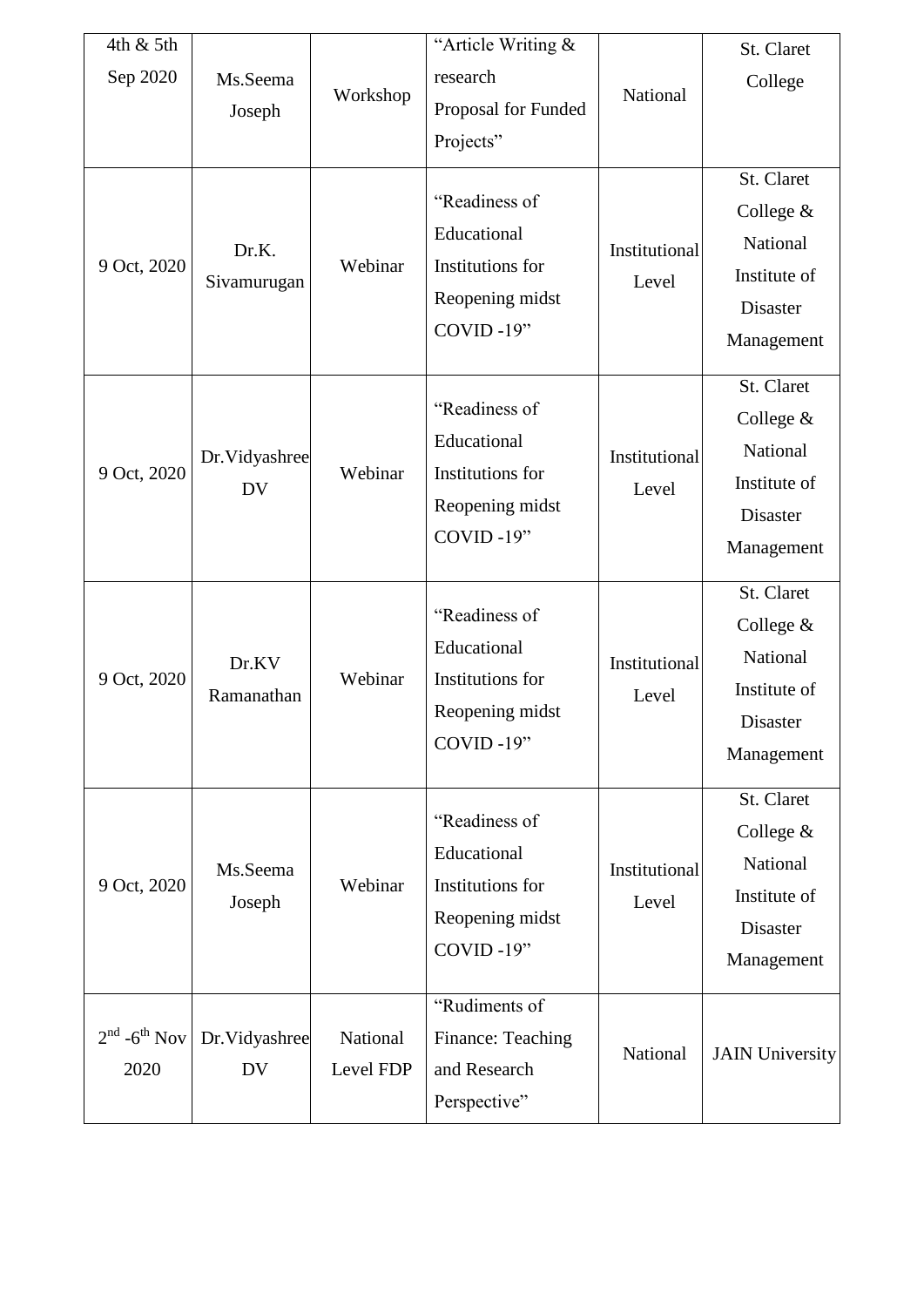|                                      | Dr. Vidyashree             | International        | "Impact of Social           |               | KLE's          |
|--------------------------------------|----------------------------|----------------------|-----------------------------|---------------|----------------|
| $7th$ Nov 2020                       |                            | Webinar              | Media on Higher             | International | Nijalingappa   |
|                                      | <b>DV</b>                  |                      | Education"                  |               | College        |
|                                      |                            |                      |                             |               | Thangal Kunju  |
| $9th - 14th$                         |                            |                      | "Smart Vision of            |               | Musaliar       |
|                                      | Dr.Vidyashree<br><b>DV</b> | <b>FDP</b>           | IOT in 5G Era"              | National      | College of     |
| Nov 2020                             |                            |                      |                             |               | Engineering,   |
|                                      |                            |                      |                             |               | Kerala         |
|                                      |                            |                      | "Funding Projects:          |               | N.S.A. M First |
| $11th$ Nov                           |                            |                      | Agencies,                   |               | Grade College, |
|                                      | Dr.Vidyashree              | Webinar              | Procedures and              | National      | <b>NITTE</b>   |
| 2020                                 | <b>DV</b>                  |                      |                             |               | Education      |
|                                      |                            |                      | Strategies"                 |               | Trust, B'lore  |
| $20th$ Nov                           | Dr.Vidyashree              |                      | "Pollution Induced          |               | St. Claret     |
| 2020                                 | <b>DV</b>                  | Webinar              | Heritable Mutations"        | National      | College        |
|                                      |                            |                      | "GST Aspects and            |               | <b>SSMRV</b>   |
| $26th$ Nov                           | Dr.Vidyashree              | <b>Faculty Study</b> | Current                     | National      | College,       |
| 2020                                 | <b>DV</b>                  | Circle               | Developments"               |               |                |
|                                      |                            |                      |                             |               | B'lore         |
| $30th$ Nov                           | Dr. Vidyashree             |                      | "Property                   |               | St. Claret     |
| 2020                                 | <b>DV</b>                  | Webinar              | <b>Inheritance Laws for</b> | National      | College        |
|                                      |                            |                      | Women"                      |               |                |
| $23^{\text{rd}}$ to $30^{\text{th}}$ | Dr.Vidyashree              | <b>FDP</b>           | "New Directions in          | National      | St. Claret     |
| <b>Nov</b>                           | <b>DV</b>                  |                      | Teaching - Learning"        |               | College        |
| $30th$ Nov                           | Dr. K. Siva                |                      | "Property Inheritance"      |               | St. Claret     |
| 2020                                 | Murugan                    | Webinar              | Laws for Women"             | National      | College        |
| $23^{\text{rd}}$ Nov to              |                            |                      |                             |               |                |
| 30 <sup>th</sup>                     | Dr. K. Siva                | <b>FDP</b>           | "New Directions in          | National      | St. Claret     |
|                                      | Murugan                    |                      | Teaching - Learning"        |               | College        |
| Nov2020                              |                            |                      |                             |               |                |
| $30th$ Nov to                        | Dr. K. Siva                |                      | "Setting Goals and          |               | St. Claret     |
| $1st$ Dec                            | Murugan                    | FDP Webinar          | Achieving Targets"          | Institutional | College        |
| 2020                                 |                            |                      |                             |               |                |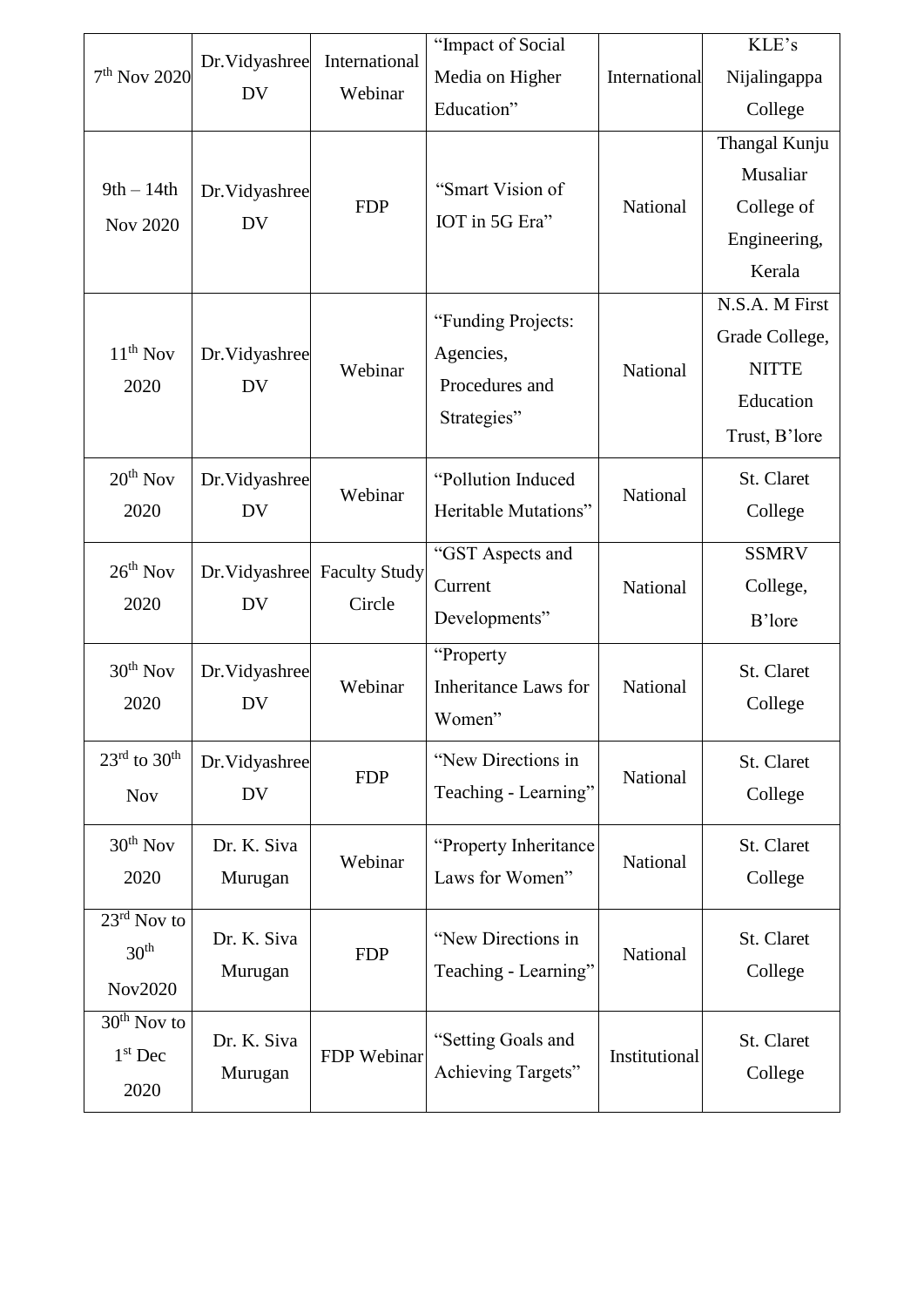| $27 -$<br>November,<br>2020                            | Dr. KV<br>Ramanathan           | Webinar                                              | "Essentials of<br>Research Writing &<br><b>Using Mendeley</b><br>Reference Manager" | International     | University of<br>Mysore and<br>Presented by<br>Vishal Gupta,<br>Customer<br>Consultant                          |
|--------------------------------------------------------|--------------------------------|------------------------------------------------------|-------------------------------------------------------------------------------------|-------------------|-----------------------------------------------------------------------------------------------------------------|
| $30th$ Nov<br>2020                                     | Ms. Seema<br>Joseph            | Webinar                                              | "Property Inheritance"<br>Laws for Women"                                           | National          | St. Claret<br>College                                                                                           |
| 23 <sup>rd</sup> Nov to<br>30 <sup>th</sup><br>Nov2020 | Ms. Seema<br>Joseph            | <b>Online FDP</b>                                    | "New Directions in<br>Teaching - Learning"                                          | National          | St. Claret<br>College                                                                                           |
| $20th$ Nov<br>2020                                     | Ms. Seema<br>Joseph            | Webinar                                              | "Pollution Induced<br>Heritable Mutations"                                          | National          | St. Claret<br>College                                                                                           |
| $14 - 19$<br>Dec 2020                                  | Dr.<br>Vidyashree<br><b>DV</b> | One Week<br>Capacity<br><b>Building</b><br>Programme | Capacity Building<br>Programme on<br>"Advanced Research<br>Methodology"             | National          | ICSSR-<br>Western<br><b>Regional Centre</b><br>and<br>University of<br>Mumbai                                   |
| $2 - 5$<br>December<br>2020                            | Dr.K.Siva<br>Murugan           | <b>FDP</b>                                           | <b>Basics of Research</b><br>Methodology                                            | College<br>Level  | St. Claret<br>College,<br>Bangalore                                                                             |
| 14<br>Dec, 2020.                                       | Dr. KV<br>Ramanathan           | National<br>Webinar                                  | Future Skills for<br><b>Career Success</b>                                          | National<br>Level | <b>VELS</b> Institute<br>of<br>Science,<br>Technology and<br>Advanced<br><b>Studies</b><br>(VISTAS),<br>Chennai |
| 14 - 18 Dec,<br>2020                                   | Dr. KV<br>Ramanathan           | <b>FDP</b>                                           | Implementation of<br>New Education<br><b>Policy 2020:</b><br>Vocational             | National<br>Level | Central<br>University of<br>Rajasthan,<br>India.                                                                |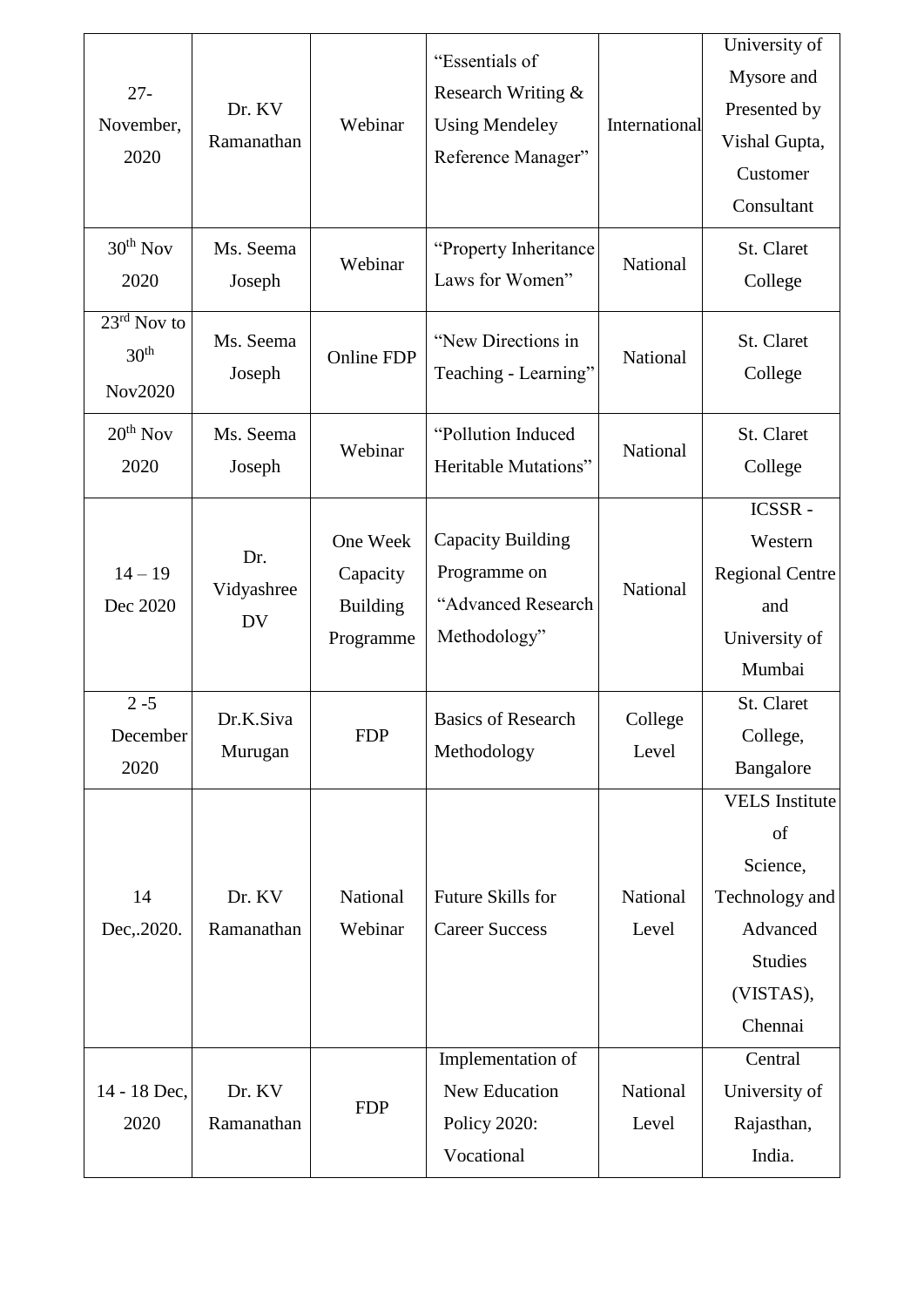|                                                           |                        |                     | Education & Skill<br>Development                                              |                   |                                              |
|-----------------------------------------------------------|------------------------|---------------------|-------------------------------------------------------------------------------|-------------------|----------------------------------------------|
| $14 - 20$<br>November,<br>2020<br>Exam on 19<br>Dec, 2020 | Dr. KV<br>Ramanathan   | <b>MOOC</b>         | Marketing<br>Management                                                       | <b>NPTEL</b>      | <b>IIT Kanpur</b>                            |
| 2nd to 5th<br>December<br>2020                            | Ms. Seema<br>Joseph    | <b>FDP</b>          | <b>Basics of Research</b><br>Methodology                                      | College<br>Level  | St. Claret<br>College,<br>Bangalore          |
| 7 - 15 Jan<br>2021                                        | Dr. K. Siva<br>Murugan | Workshop            | "Revised NAAC<br>Norms and<br>Procedures."                                    | National          | St. Joseph's<br>College,<br>Bangalore.<br>KA |
| 11 Jan 2021                                               | Dr. K. Siva<br>Murugan | Webinar             | "English Language<br>and Literature for<br>Smart<br>Communication<br>Skills." | International     | Vivekananda<br>College,<br>Madurai.<br>TN    |
| 13 Jan 2021                                               | Dr. K. Siva<br>Murugan | Panel<br>Discussion | Management 4.0 "An<br>Initiative of the<br>Athmanirbar<br>Bharath."           | International     | St. Claret<br>College,<br>Bangalore. KA      |
| 23 Jan 2021                                               | Dr. K. Siva<br>Murugan | Workshop            | "Writing Funded<br>Projects."                                                 | College<br>Level  | St. Claret<br>College,<br>Bangalore. KA      |
| 24 to 26<br>Jan 2021                                      | Dr. KV<br>Ramanathan   | <b>FDP</b>          | <b>TIME SERIES</b><br>(ECONOMETRICS)                                          | National<br>Level | Primax<br>Academy,<br>Bangalore              |
| 23 Jan<br>2021                                            | Dr. KV<br>Ramanathan   | <b>FDP</b>          | <b>Writing Funded</b><br>Project                                              | College<br>Level  | St. Claret<br>College,<br>Bangalore.         |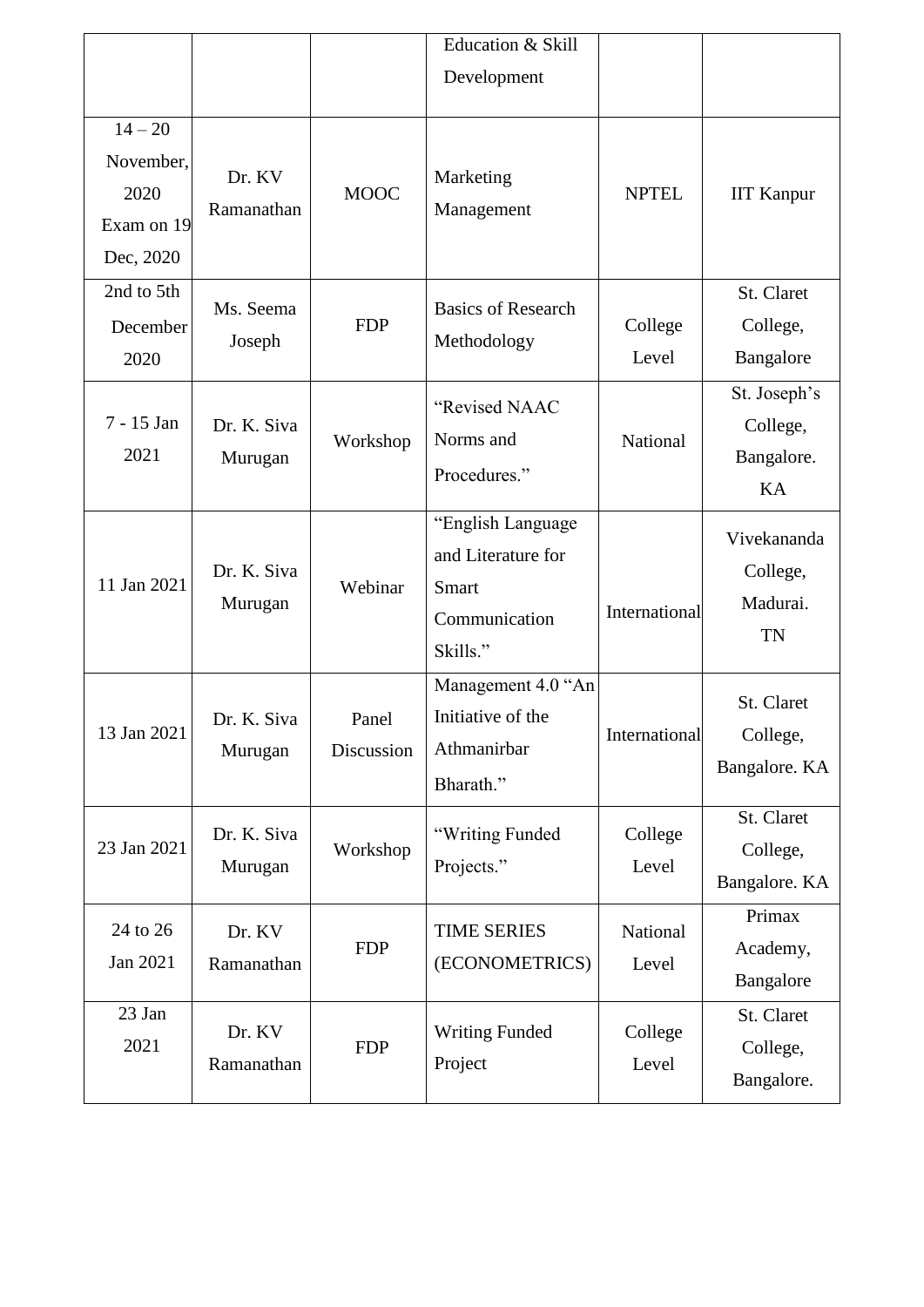| 13 Jan 2021<br>13 Jan 2021 | Dr.<br>Vidyashree<br><b>DV</b><br>Dr.<br>Vidyashree<br><b>DV</b> | International<br>Panel<br>Discussion<br><b>NPTEL</b><br>Course<br>Completion | Management 4.0 "An<br>Initiative of the<br>Athmanirbar<br>Bharath."<br>NPTEL - MOOC | International<br>National | St. Claret<br>College<br><b>SWAYAM</b>                         |
|----------------------------|------------------------------------------------------------------|------------------------------------------------------------------------------|-------------------------------------------------------------------------------------|---------------------------|----------------------------------------------------------------|
| 23 Jan 2021                | Dr.<br>Vidyashree<br><b>DV</b>                                   | <b>NPTEL FDP</b>                                                             | NPTEL-MOOCFDP                                                                       | National                  | <b>SWAYAM</b>                                                  |
| 23 Jan 2021                | Dr.<br>Vidyashree<br><b>DV</b>                                   | Workshop                                                                     | <b>Writing Funded</b><br>Projects                                                   | College                   | RPC, St. Claret<br>College                                     |
| 27 Jan to 03<br>Feb 2021   | Dr.<br>Vidyashree<br><b>DV</b>                                   | <b>FDP</b>                                                                   | A Systematic<br><b>Approach to Taxation</b>                                         | National                  | St. Claret<br>College                                          |
| 30 Jan 2021                | Dr.<br>Vidyashree<br><b>DV</b>                                   | Orientation<br>Session                                                       | <b>Orientation Session</b><br>on NEP                                                | National                  | St. Claret<br>College                                          |
| 13 Jan 2021                | Ms. Seema<br>Joseph                                              | <b>NPTEL</b><br><b>MOOC</b>                                                  | Soft Skills &<br>Personality<br>Development                                         | National                  | IIT Karagpur &<br><b>MHRD</b>                                  |
| 23 Jan 2021                | Ms. Seema<br>Joseph                                              | <b>AICTE</b><br>Approved<br><b>FDP</b>                                       | Soft Skills &<br>Personality<br>Development                                         | National                  | IIT Karagpur &<br><b>MHRD</b>                                  |
| 23 Jan 2021                | Ms. Seema<br>Joseph                                              | Workshop                                                                     | <b>Writing Funded</b><br>Projects                                                   | Institutional             | St. Claret<br>College<br>(Research<br>Promotion Cell)          |
| $27$ Jan $-3$<br>Feb 2021  | Ms. Seema<br>Joseph                                              | Online FDP                                                                   | A systematic<br>Approach to<br>Taxation                                             | National                  | St. Claret<br>College,<br>Bangalore.<br>(Dept. of<br>Commerce) |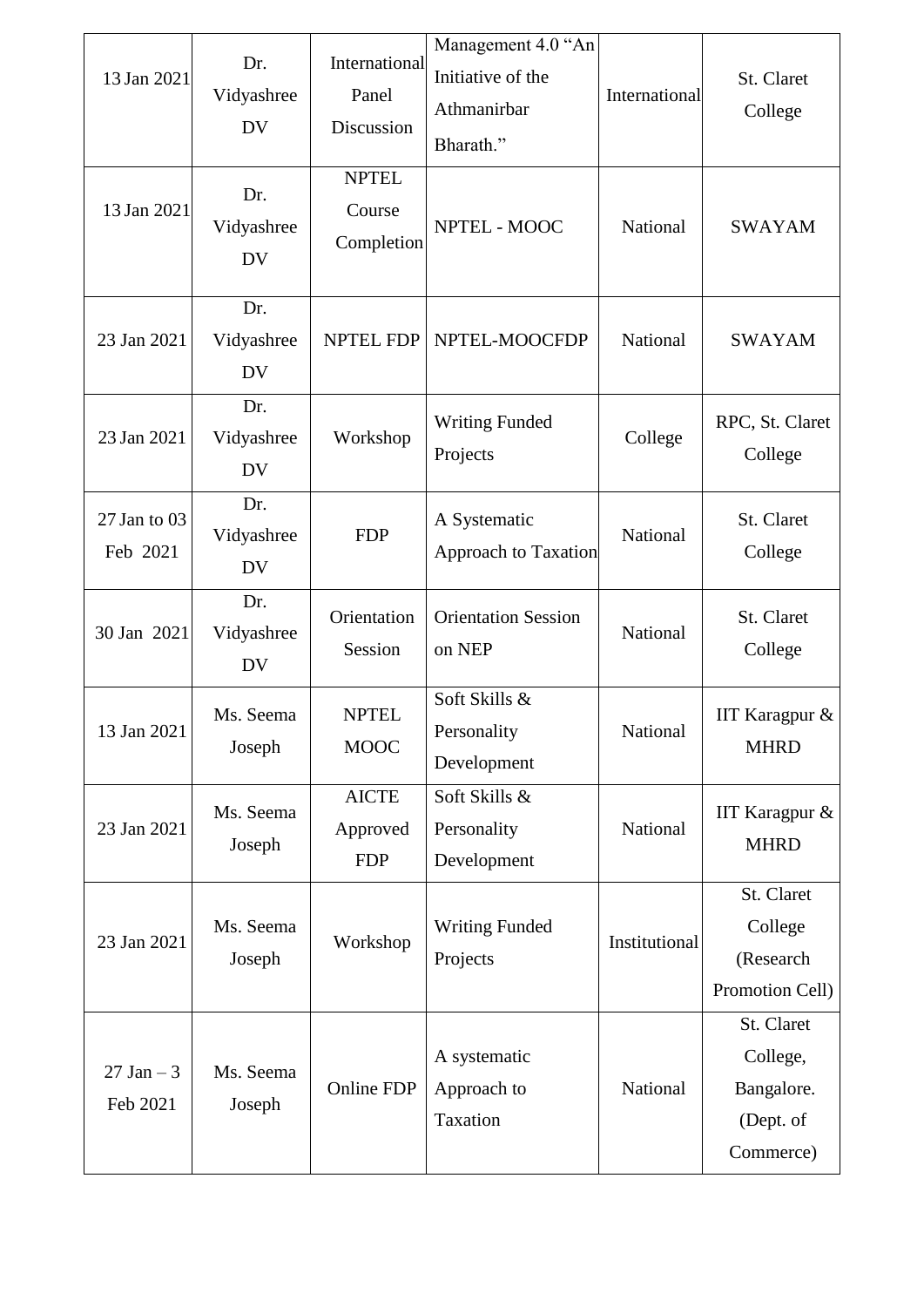| 2 Feb 2021                      | Dr. K. Siva<br>Murugan         | Workshop   | "Review on Union<br>Budget 2K21".                                                                                   | National                 | Institute of<br>Excellent in<br>Management<br>Science,<br>Hubbali. |
|---------------------------------|--------------------------------|------------|---------------------------------------------------------------------------------------------------------------------|--------------------------|--------------------------------------------------------------------|
| 10 Feb 2021                     | Dr. K. Siva<br>Murugan         | Workshop   | "Deep Learning<br>Demystified:<br><b>Achieving Great</b><br>Outcomes with<br>Simple Thinking".                      | International            | KA<br>St. Claret<br>College,<br>Bangalore. KA.                     |
| 26 Feb 2021                     | Dr. K. Siva<br>Murugan         | Workshop   | "Gender Equality and<br>Women<br>Empowerment".                                                                      | College<br>Level         | St. Claret<br>College,<br>Bangalore. KA.                           |
| $27$ Jan - 3<br>Feb 2021        | Dr. K. Siva<br>Murugan         | <b>FDP</b> | FDP on" A<br>Systematic<br>Approach to<br>Taxation."                                                                | National                 | St. Claret<br>College,<br>Bangalore. KA                            |
| 14 to 15<br>February<br>2021    | Dr. KV<br>Ramanathan           | <b>FDP</b> | Structural<br>Equation<br>Modelling using<br><b>Smart PLS</b>                                                       | National<br>Level        | Primax<br>Academy,<br>Bangalore                                    |
| $21 & 22 -$<br>February<br>2021 | Dr. KV<br>Ramanathan           | <b>FDP</b> | Interdisciplinary<br>Approach in<br>Management                                                                      | International<br>Webinar | Primax<br>Foundation,<br>Bangalore.                                |
| $5th$ Feb 2021                  | Dr.<br>Vidyashree<br><b>DV</b> | Conference | "Negotium<br>Procuratio" The new<br>wave in Business<br>Management<br>Practices:<br>Opportunities and<br>Challenges | International            | St. Claret<br>College                                              |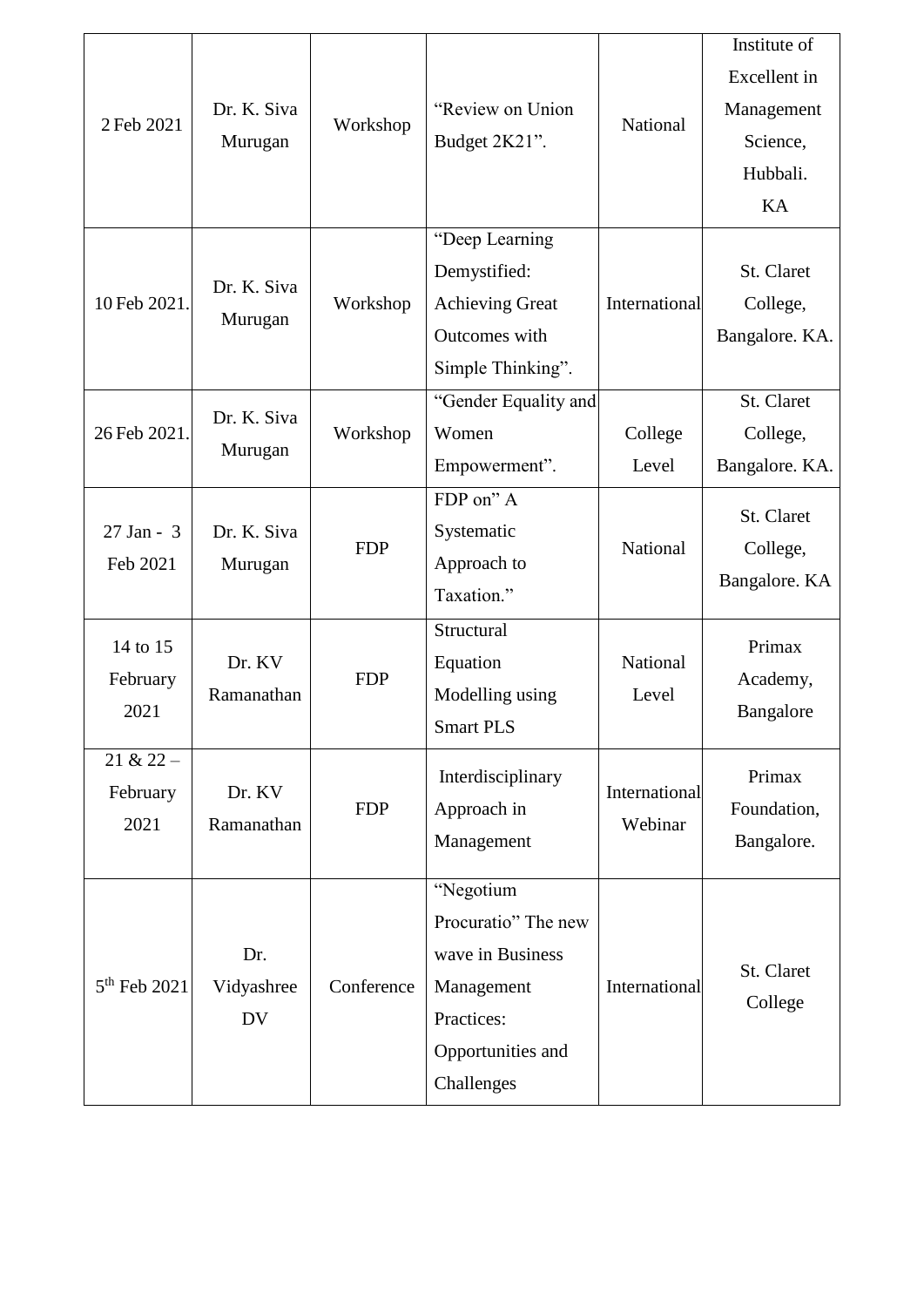| $\overline{9^{th}}$ Feb<br>2021                              | Dr.<br>Vidyashree<br><b>DV</b> | Webinar    | "Grooming the next<br>generation for Start-<br>ups"                                    | College       | St. Claret<br>College<br>Basaveshwar                                      |
|--------------------------------------------------------------|--------------------------------|------------|----------------------------------------------------------------------------------------|---------------|---------------------------------------------------------------------------|
| $20th$ Feb<br>2021                                           | Dr.<br>Vidyashree<br><b>DV</b> | Webinar    | "Role of Faculty in<br>implementation of<br>NEP"                                       | National      | Engineering<br>College,<br><b>Bagalkot</b>                                |
| 9 Feb 2021                                                   | Ms. Seema<br>Joseph            | Webinar    | "Deep Learning<br>Demystified"-<br>Achieving great<br>outcomes with<br>simple thinking | International | St. Claret<br>Institute of<br>Management                                  |
| 22 Jan 2021<br>(Certificate<br>received on<br>$17th March$ ) | Dr. K.Siva                     | Workshop   | "How to Get<br>Published in an<br>Academic Journal".                                   | National      | Pondicherry<br>University,<br>Pondicherry.<br>PY.                         |
| . 23 <sup>rd</sup> to 27 <sup>th</sup><br>Mar 2021           | Murugan                        | <b>FDP</b> | <b>Basic</b><br>Econometric<br>methods:<br>Theory and<br>Applications                  | National      | Department of<br>Economics,<br>Vivekananda<br>College,<br>Madurai.<br>TN. |
| $15 - 22$<br>March 2021                                      | Dr. K.Siva                     | <b>FDP</b> | Data Analysis using<br>$\mathbf R$                                                     | National      | St. Claret<br>College<br>(PG Commerce<br>Dept.)                           |
| $15 - 22$<br>March<br>2021                                   | Dr. KV<br>Ramanathan           | <b>FDP</b> | Data Analysis using<br>$\mathbf R$                                                     | National      | St. Claret<br>College (PG<br>Commerce<br>Dept.)                           |
| 1 -8 March<br>2021                                           | Dr.<br>Vidyashree<br><b>DV</b> | <b>FDP</b> | Data Analysis<br>$\&$<br>Interpretation using<br><b>SPSS</b>                           | National      | St. Claret<br>College<br>(B.Com TTM<br>Dept.)                             |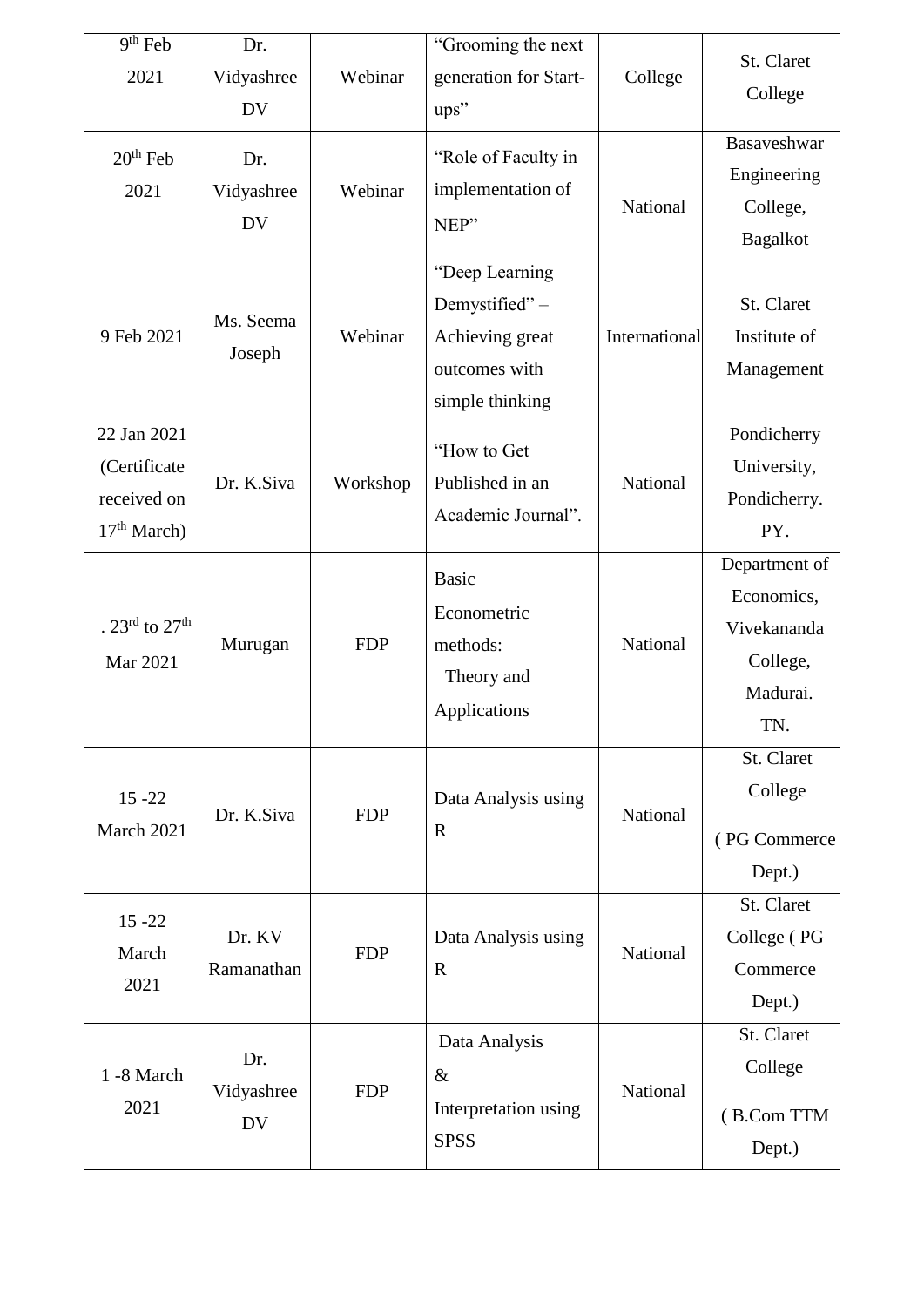| $15 - 22$     | Dr.        |                     |                             |          | St. Claret          |
|---------------|------------|---------------------|-----------------------------|----------|---------------------|
|               |            |                     | Data Analysis using         |          | College (PG         |
| March         | Vidyashree | <b>FDP</b>          | $\mathbf R$                 | National | Commerce            |
| 2021          | <b>DV</b>  |                     |                             |          | Dept.)              |
|               |            |                     |                             |          | <b>Rest Society</b> |
| $22 - 27$     |            |                     | Recent Trends in            |          | for Research        |
| Feb, 2021     | Ms. Seema  | <b>FDP</b>          | Research                    | National | International       |
|               | Joseph     |                     | Methodology                 |          | (REST) with         |
|               |            |                     |                             |          | <b>SCC</b>          |
|               |            |                     | Data Analysis               |          | St. Claret          |
| 1 -8 March    | Ms. Seema  |                     | $\&$                        |          | College             |
| 2021          | Joseph     | <b>FDP</b>          | Interpretation using        | National |                     |
|               |            |                     | <b>SPSS</b>                 |          | (B.Com TTM          |
|               |            |                     |                             |          | Dept.)              |
| $15 - 22$     |            |                     |                             |          | St. Claret          |
| March         | Ms. Seema  | <b>FDP</b>          | Data Analysis using         | National | College (PG         |
| 2021          | Joseph     |                     | $\mathbf R$                 |          | Commerce            |
|               |            |                     |                             |          | Dept.)              |
|               |            |                     | VIKASANA-                   |          | Disha Bharat in     |
| 26 March      | Ms. Seema  | Webinar             | $NEP$ – Insights into       |          | association with    |
| 2021          | Joseph     |                     | Indian                      | National | Bangalore           |
|               |            |                     | Knowledge Systems           |          | University          |
|               |            |                     | 130 <sup>th</sup> Birth     |          | CAPE Forum,         |
| $14th$ Apr    | Dr. K.Siva | Pledge              |                             | National | Kanyakumari,        |
| 2021.         | Murugan    | <b>Taking Event</b> | Anniversary of              |          | TN.                 |
|               |            |                     | Ambedkar                    |          |                     |
|               |            | Knowledge           |                             |          | St. Claret          |
| $16th$ Apr    | Dr. K.Siva | Enhancement         | <b>Innovation and Start</b> | National | College,            |
| 2021.         | Murugan    | Session             | Up Policy                   | Level    | Bangalore. KA.      |
|               |            |                     |                             |          | The Oxford          |
| $16^{th}$ Apr | Dr. K.Siva |                     | Institutional               | National | College of          |
| 2021.         | Murugan    | Webinar             | Distinctiveness             | Level    | Science,            |
|               |            |                     |                             |          | Bangalore           |
| $28th$ Apr    | Dr. K.Siva |                     |                             | National | IE MS, Hubbali.     |
| 2021.         | Murugan    | Webinar             | National                    | Level    | KA.                 |
|               |            |                     |                             |          |                     |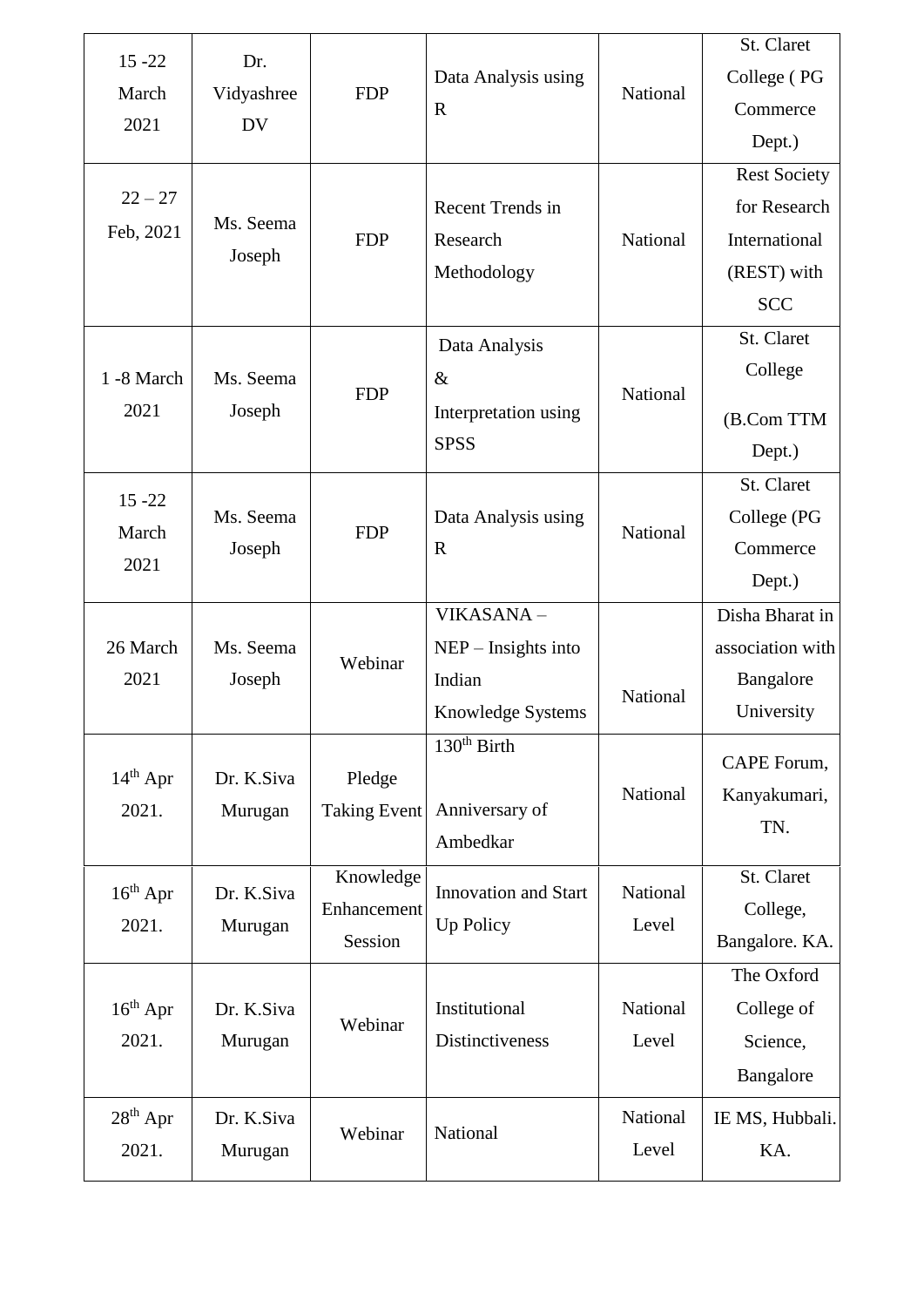|                                 |                     |                    | <b>Education Policy -</b>                                                                       |                      |                                                                                                    |
|---------------------------------|---------------------|--------------------|-------------------------------------------------------------------------------------------------|----------------------|----------------------------------------------------------------------------------------------------|
|                                 |                     |                    | 2020                                                                                            |                      |                                                                                                    |
| 29 <sup>th</sup><br>April, 2021 | Ms. Seema<br>Joseph | Webinar            | National<br>Education<br><b>Policy - 2020</b>                                                   | National<br>Level    | <b>RVIM</b>                                                                                        |
| May 06<br>2021                  | Ms. Seema<br>Joseph | Webinar            | Covid-19: Second<br>Wave                                                                        | National             | St. Claret<br>College,<br>Bangalore,<br>Karnataka,<br>India. (Current<br>Affairs (PG) $&$<br>SCIM) |
| 08 - 09 May<br>2021             | Ms. Seema<br>Joseph | Online<br>Workshop | Two-day Online<br><b>UGC-NET Training</b><br>Programme                                          | National             | St. Claret<br>College (Dept.<br>of PG<br>Commerce)                                                 |
| 14 May 2021                     | Ms. Seema<br>Joseph | <b>MOOC</b>        | Be a Probability &<br><b>Statistics Master</b>                                                  | International        | Udemy                                                                                              |
| 25 May,<br>2021                 | Ms. Seema<br>Joseph | Online<br>Workshop | One- day Student<br>Development<br>Programme on<br>"Preparation to<br>Dissertation              | National<br>Level    | Surana College                                                                                     |
| $27 - 29$ May,<br>2021          | Ms. Seema<br>Joseph | Online PDP         | Three-Day PDP on<br>"Office 365"                                                                | Institution<br>Level | St. Claret<br>College                                                                              |
| 31 May<br>2021                  | Ms. Seema<br>Joseph | Webinar            | "Angel<br>Investment/VC<br>Funding<br>Opportunities for<br><b>Early Stage</b><br>Entrepreneurs" | National             | <b>NMS</b><br>Sermathai<br>College for<br>Women,<br>Madurai.                                       |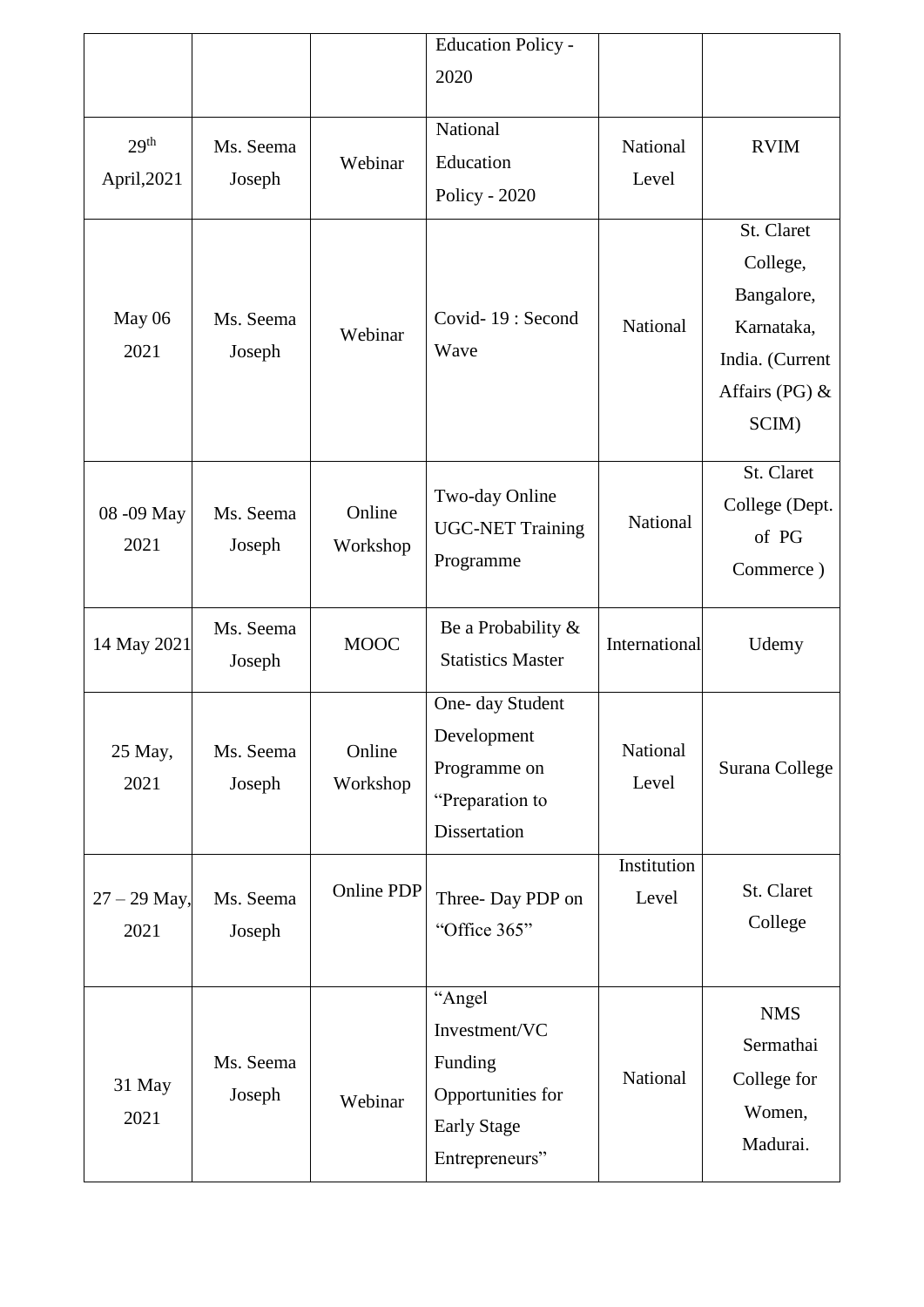| $17^{th}$ & $18^{th}$<br>May 2021    | Dr.<br>Vidyashree D<br>V | Webinar                                | Financial<br>Investments-<br>Growth and<br>Opportunities – an<br>investor and<br>companies<br>perspectives | International     | SSMRV,<br>Bangalore<br>St. Claret                                                        |
|--------------------------------------|--------------------------|----------------------------------------|------------------------------------------------------------------------------------------------------------|-------------------|------------------------------------------------------------------------------------------|
| 29 <sup>th</sup> May,<br>2021        | Dr. K.Siva<br>Murugan    | Webinar                                | "Personal Branding"                                                                                        | National<br>Level | College,<br>Bangalore, KA.                                                               |
| $24th$ to $30th$<br>May, 2021        | Dr. K.Siva<br>Murugan    | Workshop                               | "Research<br>Methodology"                                                                                  | National<br>Level | Govt. V.Y.T.<br>PG<br>Autonomous<br>College, Durg,<br>Chhattisgarh.                      |
| $4th$ to $6th$<br>June<br>2021       | Dr.<br>Vidyashree D<br>V | Workshop                               | "Implementation of<br><b>National Education</b><br>Policy"                                                 | Institutional     | IQAC, St.<br>Claret College,<br>Bangalore                                                |
| $7th$ to $12th$<br>June 2021.        | Dr.<br>Vidyashree D<br>V | Management<br>Development<br>Programme | "Financial Literacy"<br>Accounting<br>Educators."                                                          | National          | St. Claret<br>College,<br>Bangalore                                                      |
| $14th$ to $19th$<br><b>June 2021</b> | Dr.<br>Vidyashree D<br>V | International<br><b>FDP</b>            | "Innovation, IPR,<br>Technology<br>development<br>Entrepreneurship"                                        | National          | St. Claret<br>College<br>Bangalore                                                       |
| $21st$ to $27th$<br><b>June 2021</b> | Dr.<br>Vidyashree D<br>V | <b>PDP</b>                             | International "7 Day International<br>PDP on SPSS"                                                         | International     | Patrician<br>College of<br>Arts & Science,<br>Tamilnadu                                  |
| 4th June,<br>2021.                   | Dr. K.Siva<br>Murugan    | Symposium                              | <b>World Environment</b><br>Day                                                                            | National          | Arts, V.S. Apte<br>Commerce and<br>Mehta Science<br>College,<br>Palghar,<br>Maharashtra. |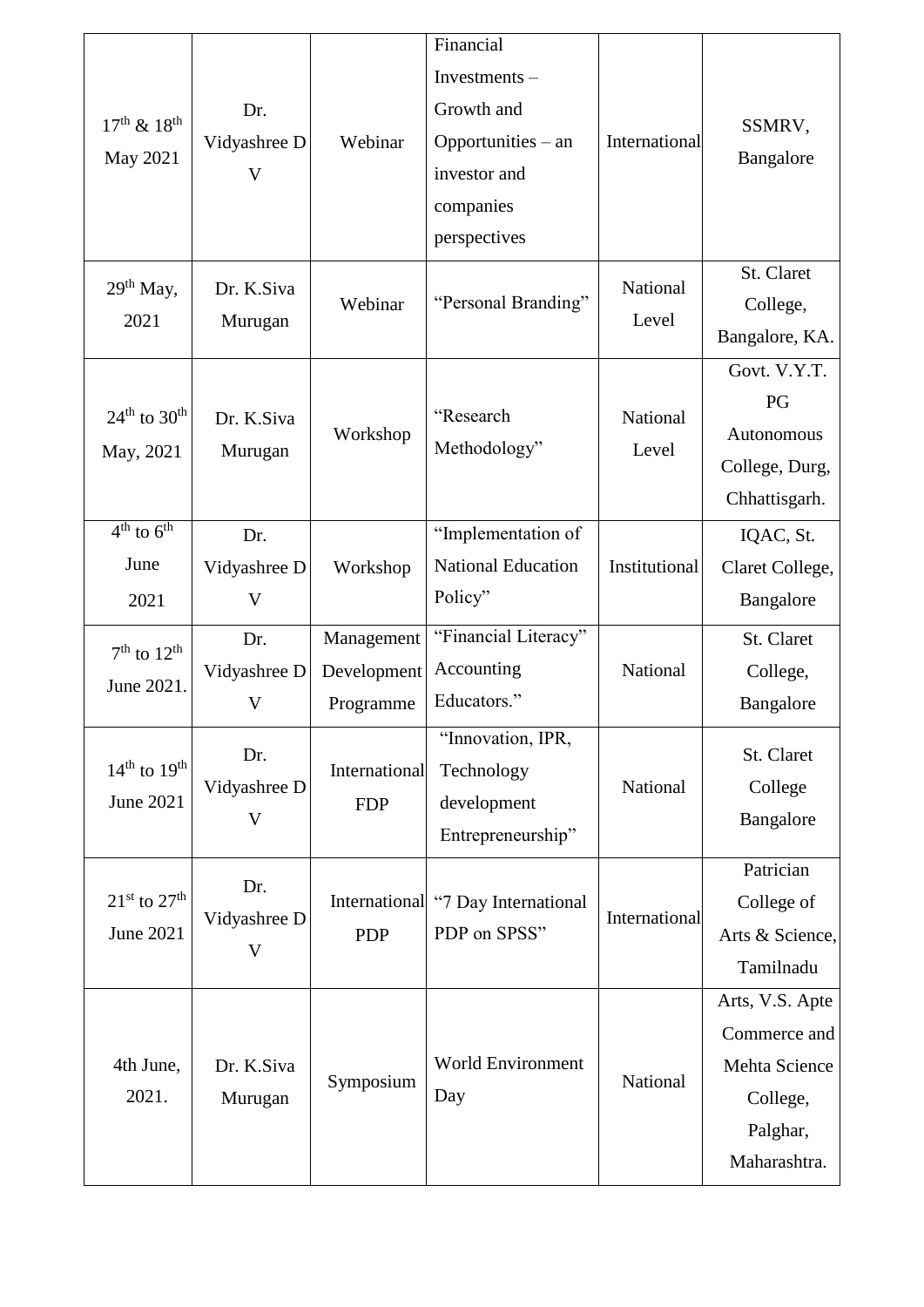|                    |                       |                     |                                                              |               | Dr. Ambedkar             |
|--------------------|-----------------------|---------------------|--------------------------------------------------------------|---------------|--------------------------|
| 5th June,<br>2021. | Dr. K.Siva<br>Murugan | Webinar             | "Post Covid-19 Era in<br><b>Education</b> and<br>Technology" | National      | Institute of             |
|                    |                       |                     |                                                              |               | Technology,              |
|                    |                       |                     |                                                              |               | Belagavi,                |
|                    |                       |                     |                                                              |               | Karnataka                |
|                    |                       | Workshop            | "Critical and                                                |               | Primax                   |
| 19th June          | Dr. K.Siva            |                     | Independent                                                  | National      | Eduacademy,              |
| 2021               | Murugan               |                     |                                                              |               | Bengaluru,               |
|                    |                       |                     | Thinking"                                                    |               | Karnataka.               |
|                    |                       |                     |                                                              |               | <b>Bharath</b>           |
|                    |                       |                     |                                                              |               | Institute of             |
| 21st June,         | Dr. K.Siva            | Webinar             | <b>Enhancing Culinary</b><br>Skills with Yoga                | National      | Higher                   |
| 2021.              | Murugan               |                     | Practices                                                    |               | <b>Education</b> and     |
|                    |                       |                     |                                                              |               | Research,                |
|                    |                       |                     |                                                              |               | Chennai. TN.             |
|                    | Dr. K.Siva<br>Murugan | Global<br>Summit    | "Enhancing Women"<br>Empowerment                             | International | International            |
| 21st and           |                       |                     |                                                              |               | School of                |
| 22nd June,         |                       |                     | through                                                      |               | Technology &             |
| 2021.              |                       |                     | Entrepreneurship"                                            |               | Sciences for             |
|                    |                       |                     |                                                              |               | Women                    |
|                    | Dr. K.Siva<br>Murugan | Online              | "Importance of                                               | National      | Primax                   |
| 27th June          |                       | Training<br>Program | <b>Positive Mindset</b><br>During Pandemic"                  |               | academy,                 |
| 2021.              |                       |                     |                                                              |               | Bengaluru,               |
|                    |                       |                     |                                                              |               | Karnataka.               |
|                    | Dr. K.Siva<br>Murugan | Pledge              |                                                              |               | Bell Institute of        |
|                    |                       |                     |                                                              |               | Hotel                    |
| 30th June<br>2021. |                       |                     | "Plastic Bag Free                                            |               | Management               |
|                    |                       |                     | Day"                                                         |               | & Catering               |
|                    |                       |                     |                                                              |               | Technology,              |
|                    |                       |                     |                                                              |               | Sivakasi, TN.            |
| $7 - 12$           | Ms. Seema             | <b>MDP</b>          | <b>Financial Literacy</b>                                    | National      | <b>St.Claret College</b> |
| June, 2021         | Joseph                |                     |                                                              |               | (Dept. of                |
|                    |                       |                     |                                                              |               | Mgmnt.)                  |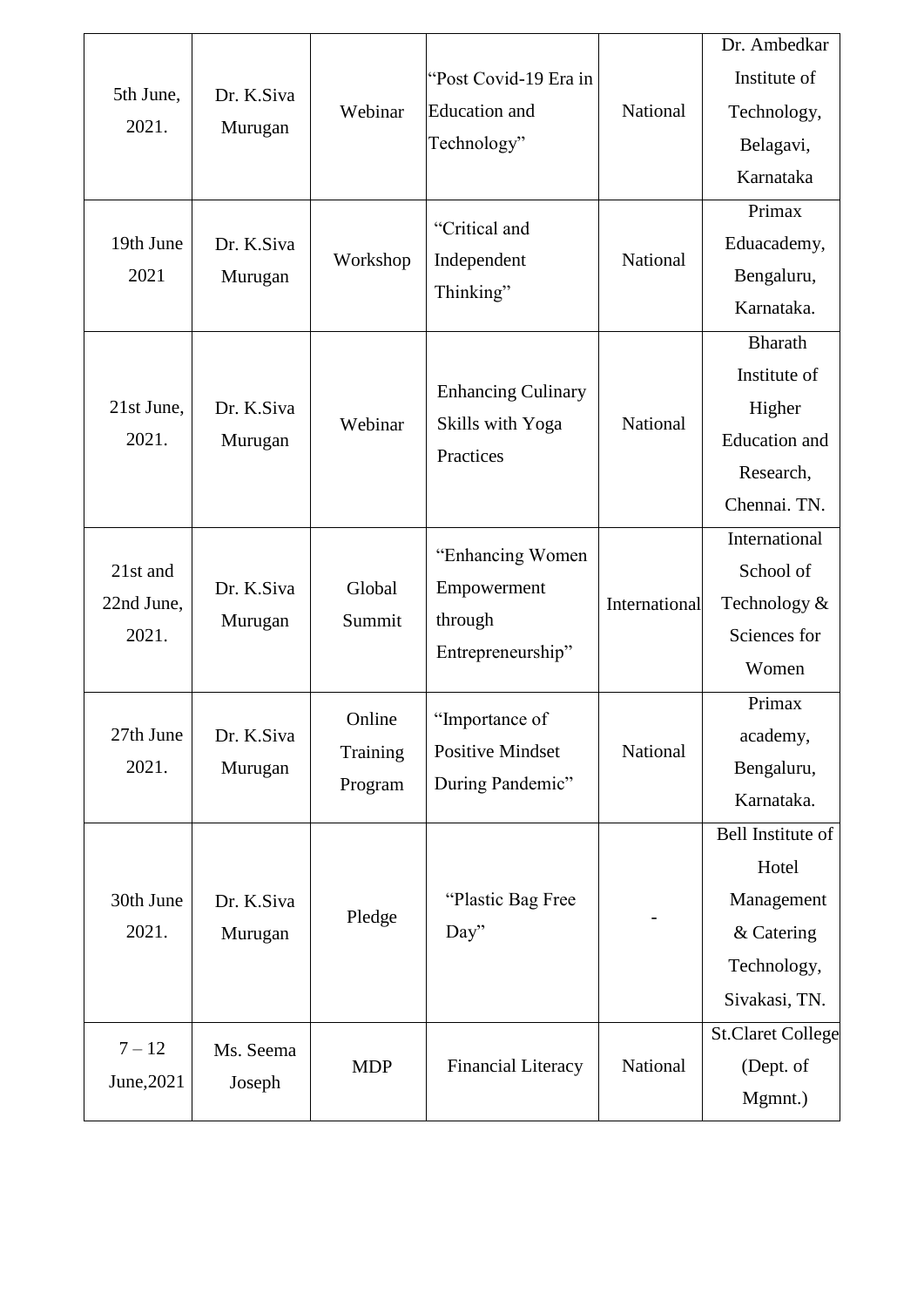| $4 - 5$<br>June, 2021   | Ms. Seema<br>Joseph                            | E-workshop                             | Implementation of<br><b>National Education</b><br>policy                        | National               | St. Claret<br>College<br>(IQAC & CESS)                                                        |
|-------------------------|------------------------------------------------|----------------------------------------|---------------------------------------------------------------------------------|------------------------|-----------------------------------------------------------------------------------------------|
| $14 - 19$<br>June, 2021 | Ms. Seema<br>Joseph                            | International<br><b>FDP</b>            | "Innovation, IPR,<br>Technology<br>development<br>Entrepreneurship"             | National               | St. Claret<br>College<br>Bangalore                                                            |
| $16th$ July<br>2021     | Dr.<br>Vidyashree D<br>$\mathbf{V}$            | Panel<br>Discussion                    | "Innovation and<br>Start-up EcoSystem"                                          | National               | St. Claret<br>College,<br>Bangalore                                                           |
| $17th$ July<br>2021     | Dr.<br>Vidyashree D<br>$\overline{\mathsf{V}}$ | <b>PDP</b>                             | "Developing<br>IRINS"                                                           | Institutional          | Library<br>Committee,<br>St. Claret<br>College,<br>Bangalore                                  |
| $3rd$ July<br>2021.     | Dr.Siva<br>Murugan                             | "Pledge"<br>Taking<br>Event"           | <b>International Plastic</b><br>Bag Free Day" on<br>"Say No to Plastic<br>Bags" | National<br>Level      | Vivekanda<br><b>College of Arts</b><br>$\&$<br>Sciences for<br>Women,<br>Tiruchengodu,<br>TN. |
| $16th$ July,<br>2021.   | Dr.Siva<br>Murugan                             | <b>FDP</b>                             | Innovation and<br><b>Startup Eco System</b>                                     | National<br>Level      | St. Claret<br>College,<br>Bangalore. KA                                                       |
| $17th$ July<br>2021.    | Dr. Siva<br>Murugan                            | Professional<br>Development<br>Program | "Developing<br>IRINS"                                                           | College<br>Level       | St. Claret<br>College,<br>Bangalore. KA                                                       |
| $22nd$ July<br>2021.    | Dr.Siva<br>Murugan                             | Webinar                                | "Recent Trends in<br>Marketing"                                                 | International<br>Level | Morappur<br>Kongu<br>College of Arts<br>$\&$<br>Science,<br>Morappur. TN.                     |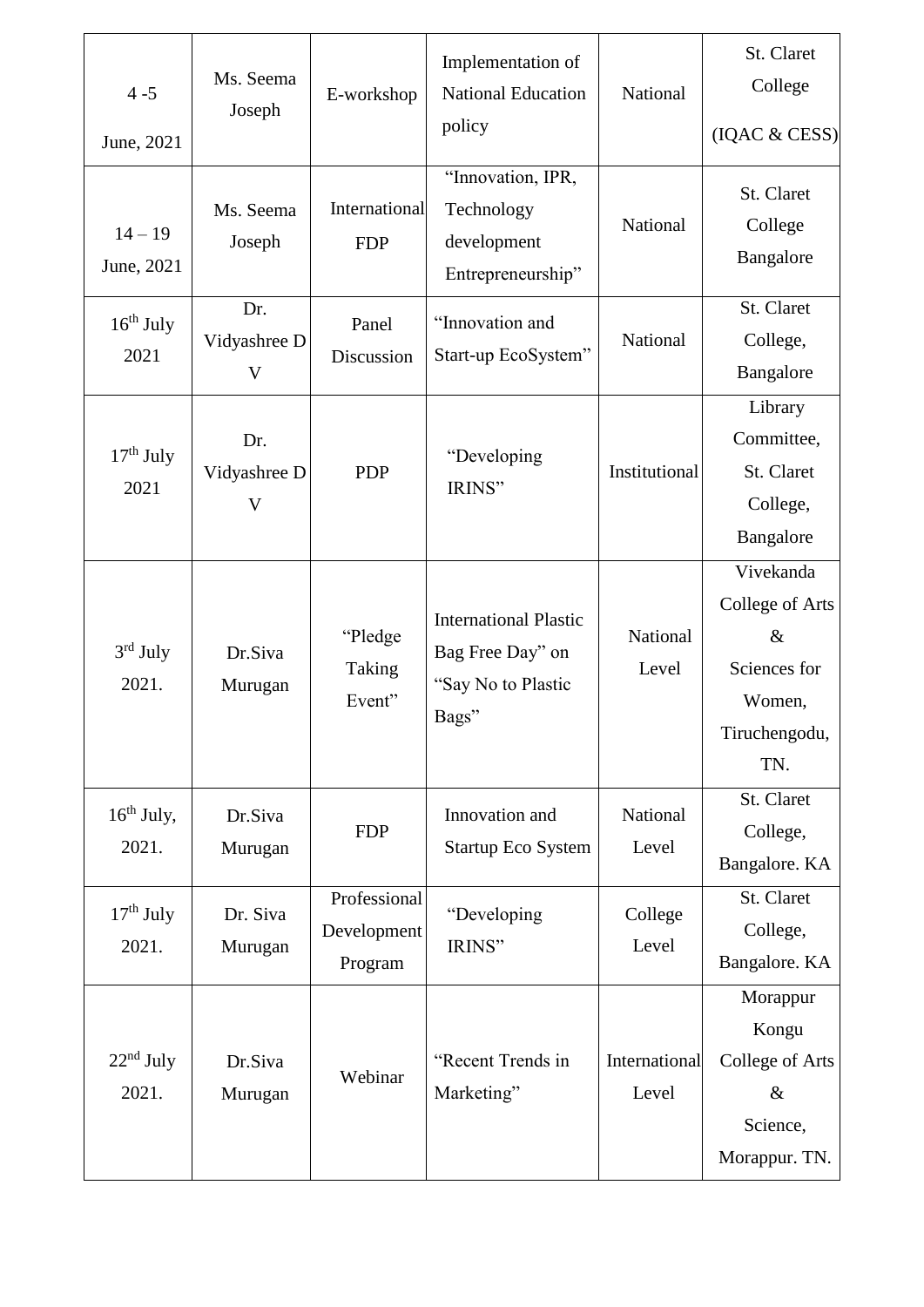| 29 <sup>th</sup> July<br>2021.       | Dr.Siva<br>Murugan     | Webinar          | "Payroll<br>Management &                   | International<br>Level | Krupanidhi        |
|--------------------------------------|------------------------|------------------|--------------------------------------------|------------------------|-------------------|
|                                      |                        |                  |                                            |                        | Degree            |
|                                      |                        |                  |                                            |                        | College,          |
|                                      |                        |                  | Operations"                                |                        | Bangalore. KA     |
|                                      |                        |                  |                                            |                        | Library           |
|                                      | Ms. Seema              | <b>PDP</b>       | "Developing                                | Institutional          | Committee, St.    |
| $17th$ July,                         | Joseph                 |                  | IRINS"                                     |                        | Claret College,   |
| 2021                                 |                        |                  |                                            |                        | Bangalore         |
| $1st$ to $10th$                      | Dr.                    |                  | "Research                                  |                        | <b>PRIMAX</b>     |
| August,                              | Vidyashree D           | <b>FDP</b>       | Methodology and                            | National               | Foundation,       |
| 2021                                 | V                      |                  | Data Analytics"                            |                        | Bangalore         |
|                                      |                        |                  |                                            |                        | PG Dept. of       |
| 07 August,                           | Dr.                    | National         | "SWARAJYA@75"                              |                        | Commerce, St.     |
| 2021                                 | Vidyashree D           | Level<br>Webinar |                                            | National               | Claret College,   |
|                                      | V                      |                  |                                            |                        | Bangalore. KA     |
| $2nd$ August                         | Dr. K. Siva<br>Murugan | Webinar          | <b>Academic Writing</b><br>and Publishing  | National<br>Level      | MES Asmbai        |
| 2021.                                |                        |                  |                                            |                        | College,          |
|                                      |                        |                  |                                            |                        | Thrissur, Kerala. |
|                                      |                        |                  |                                            |                        | Sri               |
|                                      | Dr. K. Siva<br>Murugan | Workshop         | Compliance of<br>Goods and Services<br>Tax | National<br>Level      | Ramakrishana      |
| $23^{\text{rd}}$ to $27^{\text{th}}$ |                        |                  |                                            |                        | College of Arts   |
| August                               |                        |                  |                                            |                        | $\&$              |
| 2021.                                |                        |                  |                                            |                        | Science,          |
|                                      |                        |                  |                                            |                        | Coimbatore.       |
|                                      |                        |                  |                                            |                        | TN.               |
|                                      |                        |                  |                                            |                        | Hindusthan        |
| $23^{\text{rd}}$ to $28^{\text{th}}$ |                        |                  | <b>Digital Teaching</b>                    | National<br>Level      | College of Arts   |
| August                               | Dr. K. Siva            |                  | Methods in                                 |                        | $\&$              |
| 2021.                                | Murugan                | <b>FDP</b>       | <b>Higher Eduaction</b>                    |                        | Science,          |
|                                      |                        |                  |                                            |                        | Coimbatore.       |
|                                      |                        |                  |                                            |                        | TN.               |
|                                      |                        |                  |                                            |                        | PG Dept. of       |
| $28th$ August                        | Dr. K. Siva<br>Murugan | Webinar          | Hindrances for<br>Entrepreneurs            | National<br>Level      | Commerce, St.     |
| 2021.                                |                        |                  |                                            |                        | Claret College,   |
|                                      |                        |                  |                                            |                        | Bangalore. KA     |